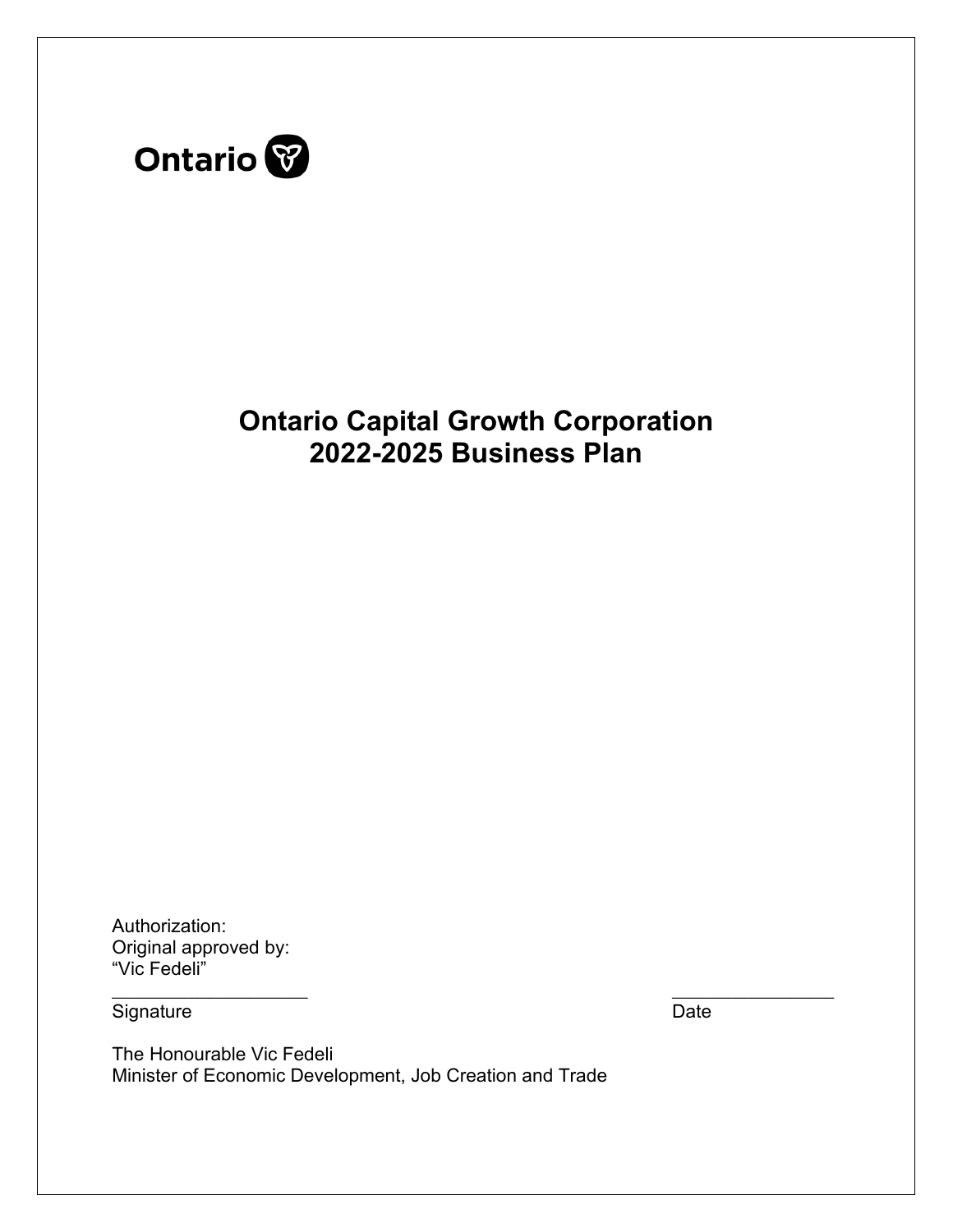# **Table of Contents**

| 1.0 |                                                          |  |
|-----|----------------------------------------------------------|--|
| 2.0 |                                                          |  |
| 3.0 |                                                          |  |
| 4.0 |                                                          |  |
| 5.0 | Environmental Scan: Assessment of Issues Facing OCGC  16 |  |
| 6.0 |                                                          |  |
| 7.0 |                                                          |  |
| 8.0 |                                                          |  |
| 9.0 |                                                          |  |
|     |                                                          |  |
|     |                                                          |  |
|     |                                                          |  |
|     |                                                          |  |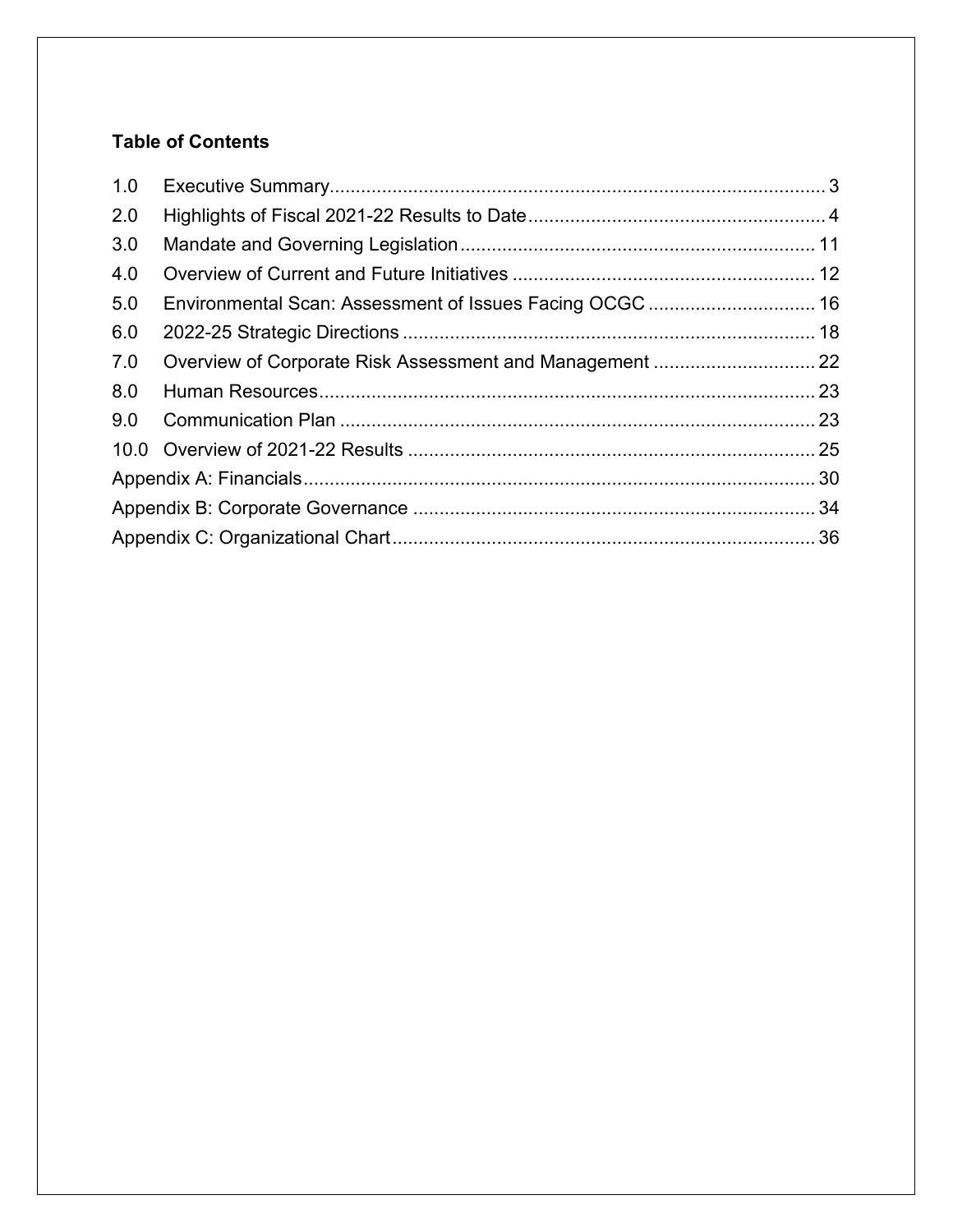## <span id="page-2-0"></span>**1.0 Executive Summary**

The annual business plan for the Ontario Capital Growth Corporation ("OCGC") maps out the agency's strategic direction and upcoming activities for the next three fiscal years.

Management Board of Cabinet ("MBC") categorizes OCGC as a "board-governed agency". Board-governed agencies are able to carry on as a business and conduct operations in support of their mandates. Such agencies are also required to submit their annual business plan to their responsible Minister no later than one month before the beginning of the provincial agency's fiscal year for approval (for OCGC, by March 1). As such, results included in this business plan do not cover the entire 202[1](#page-2-1)-2022 fiscal year<sup>1</sup> and will instead be reported as of the date of submission.

OCGC was established as an agency of the Crown on February 1, 2009 by the *Ontario Capital Growth Corporation Act, 2008* (the "Act") and is accountable to the Minister of Economic Development, Job Creation and Trade (the "Minister"). OCGC's mandate is closely aligned with the Province's focus on economic growth and increased employment in Ontario. Specifically, OCGC:

- Makes investments and manages its interest in venture capital funds and technology companies;
- Provides advice to the Province on venture capital matters; and
- Supports the development of Ontario's venture capital ecosystem and the implementation of the Province's venture capital policies.

OCGC has committed \$378 million to Ontario-based/Ontario-focused fund managers and start-up companies, up from \$340 million compared to last year. OCGC's venture capital initiatives, together with third-party capital, have collectively made available over \$4.5 billion to venture capital fund managers and companies in Canada. Through OCGC's investments, Ontario portfolio companies currently employ over 9,800 people and have also cumulatively recorded approximately \$10 billion in revenues and \$2.4 billion in R&D expenditures.<sup>[2](#page-2-2)</sup>

Compared to traditional economic development programs (e.g. grants, loans and tax credits), OCGC's investments in venture capital funds have proven to be an effective tool to create the next generation of high quality, high paying jobs in Ontario, with little to no cost to government. OCGC's venture capital initiatives are intended to ultimately generate net positive returns to the Province and capture the full economic benefits of such investments (e.g. jobs, tax revenues, etc).

<span id="page-2-1"></span><sup>1</sup> OCGC's fiscal 2021-2022 is April 1, 2021 to March 31, 2022.

<span id="page-2-2"></span><sup>2</sup> Revenues and R&D expenditures are reported as of December 31, 2020 have been aggregated across OCGC's portfolio since inception. As individual fund managers may co-invest in syndicate, the aggregated figures may overstate these metrics due to potential double counting.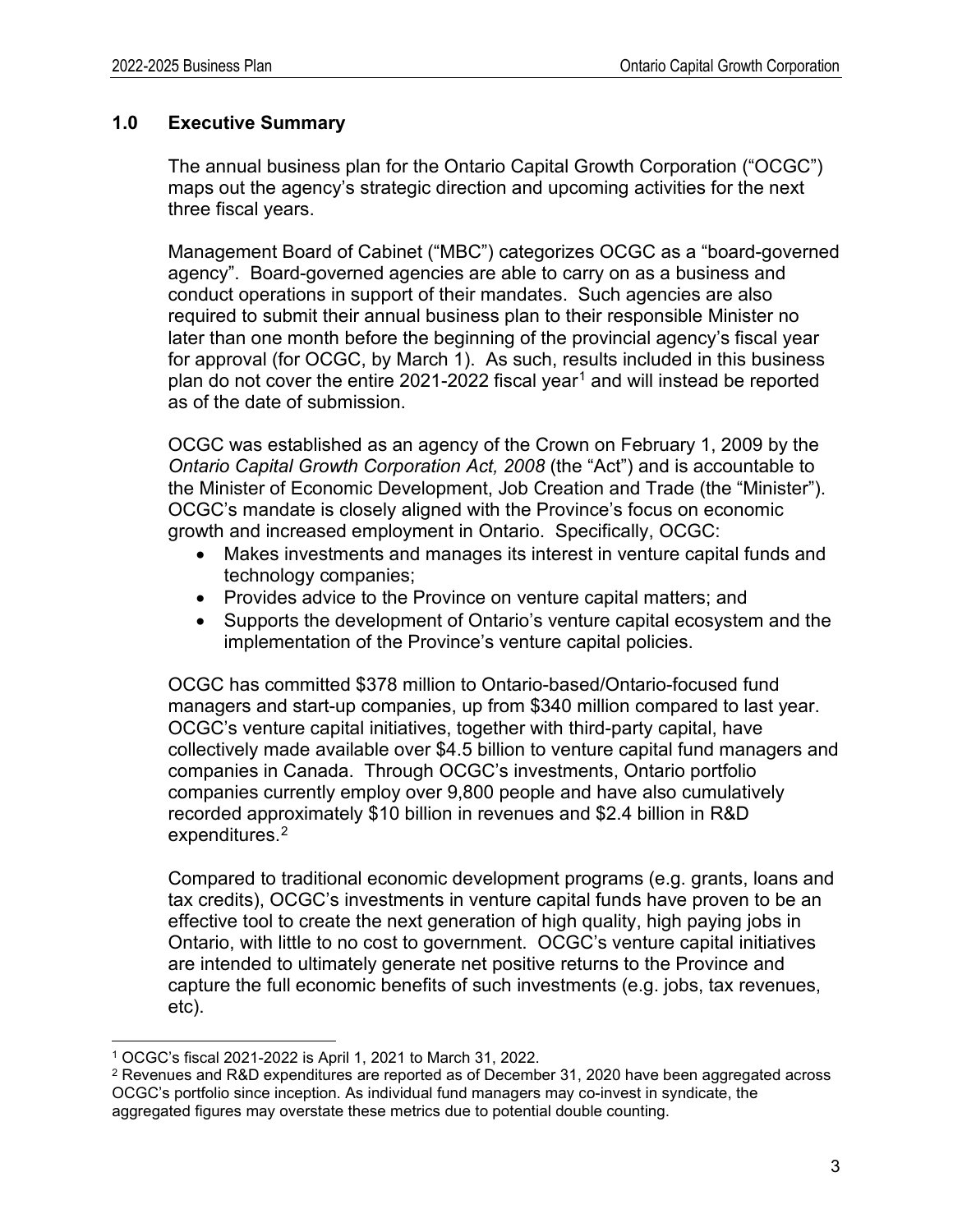Access to venture capital is critical to the success of small Ontario businesses, playing a key role in their development, until such time that they can access additional sources of financing, such as loans and other debt instruments. OCGC also supports Ontario technology companies by assisting in the development of Ontario-based fund managers and investment professionals. This helps to ensure that there is local talent capable of identifying world-class entrepreneurs and technologies, with the necessary experience to guide these companies in scaling up their operations and ultimately to a profitable exit.

A strong venture capital infrastructure and investment climate are needed to build and retain globally competitive companies in Ontario, rather than "seeding" the companies which are later forced to relocate (e.g. to the U.S.) to access larger, more available pools of capital and global markets. High potential, Ontariobased companies require access to capital for all stages of development, as well as top-tier fund managers able to provide expertise in scaling and monetizing technologies.

The development of a long-term, sustainable venture capital industry in Ontario, will in turn help strengthen Ontario's economy and create job opportunities in key economic sectors of the province. To this end, OCGC provides Ontario's leading technology entrepreneurs with much needed capital that may otherwise not be available to them, so that they can bring new discoveries to market, and help them to achieve the scale necessary to realize their full economic potential.

With portfolio diversification across a sizable number of funds and companies to mitigate financial risks, OCGC provides a market focussed means to help develop small businesses and to better capture the associated economic benefits over the long term, including the creation of high quality, high paying jobs for the people of Ontario.

Over the next three years, OCGC will continue to deliver on its Venture Ontario Fund I mandate, while also engaging the Ministry and the Government on a possible follow-up to this initiative, so that OCGC can continue to provide much needed access to capital to high-potential, Ontario-based technology companies.

## <span id="page-3-0"></span>**2.0 Highlights of Fiscal 2021-22 Results to Date**

Last year's strategic directions were aligned with the previous agency mandate letter and focused on the following:

- Managing OCGC's investment portfolio and business operations in a prudent and cost-effective manner, with plans in place for a possible move to using self-generated revenue to cover the agency's operations in the future;
- Supporting the development of Ontario's venture capital ecosystem and strategically invest in venture capital funds in a way that implements the Province's venture capital policies, while maintaining OCGC's high rate of net positive returns to the Province; and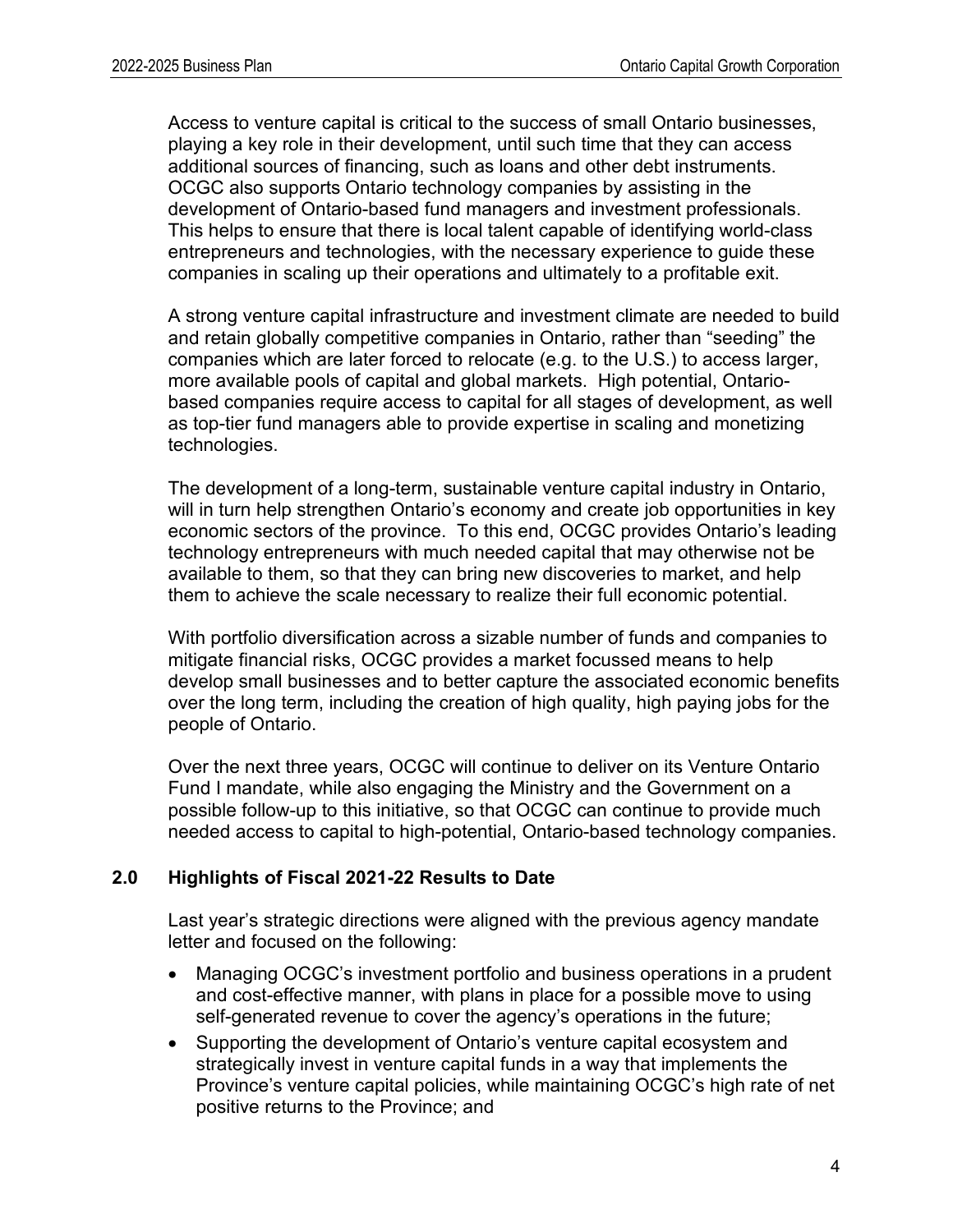• Working with the Ministry to finalize revisions to the investment framework to commence evaluation of venture capital investment opportunities that are in alignment with current government priorities, including but not limited to the commercialization and protection of intellectual property in Ontario.

In support of the strategic directions, corporate activities were grouped into two categories: (1) OCGC's business operations and (2) OCGC's investment portfolio.

#### **OCGC's Business Operations:**

The agency is substantially meeting all 2021-22 targets related to the objectives set out for OCGC's business operations. These objectives included:

- Ensuring OCGC's business operations are managed efficiently and effectively, including its limited partnership interests in externally-managed funds and the remaining OETF investment portfolio; and
- Ensuring continuity of business services.

The overview of results for specific targets related to objectives for OCGC's business operations can be found in Section 10.

#### **OCGC's Investment Portfolio**

OCGC is substantially meeting all 2021-22 targets related to the objectives set out for OCGC's investment portfolio. These objectives included:

- Ensuring the investment portfolio is sufficiently diversified to mitigate financial risks while supporting the Province's venture capital policies;
- Maintain a positive net multiple of capital across OCGC's investment portfolio;
- Track portfolio activity quarterly and report annually on key performance indicators;
	- Respond to all capital calls from externally-managed funds by the required deadline; and
	- Develop key relationships and networks (with VC fund managers, technology companies, institutional investors, VC associations, angel investor associations, and innovation-focused organizations) to gather market intelligence for potential investments and venture capital public policies.

The overview of results for specific targets related to objectives for OCGC's investment portfolio can be found in Section 10.

Below is a summary of results for OCGC's investment portfolio to date and activities related to supporting the development of the venture capital ecosystem.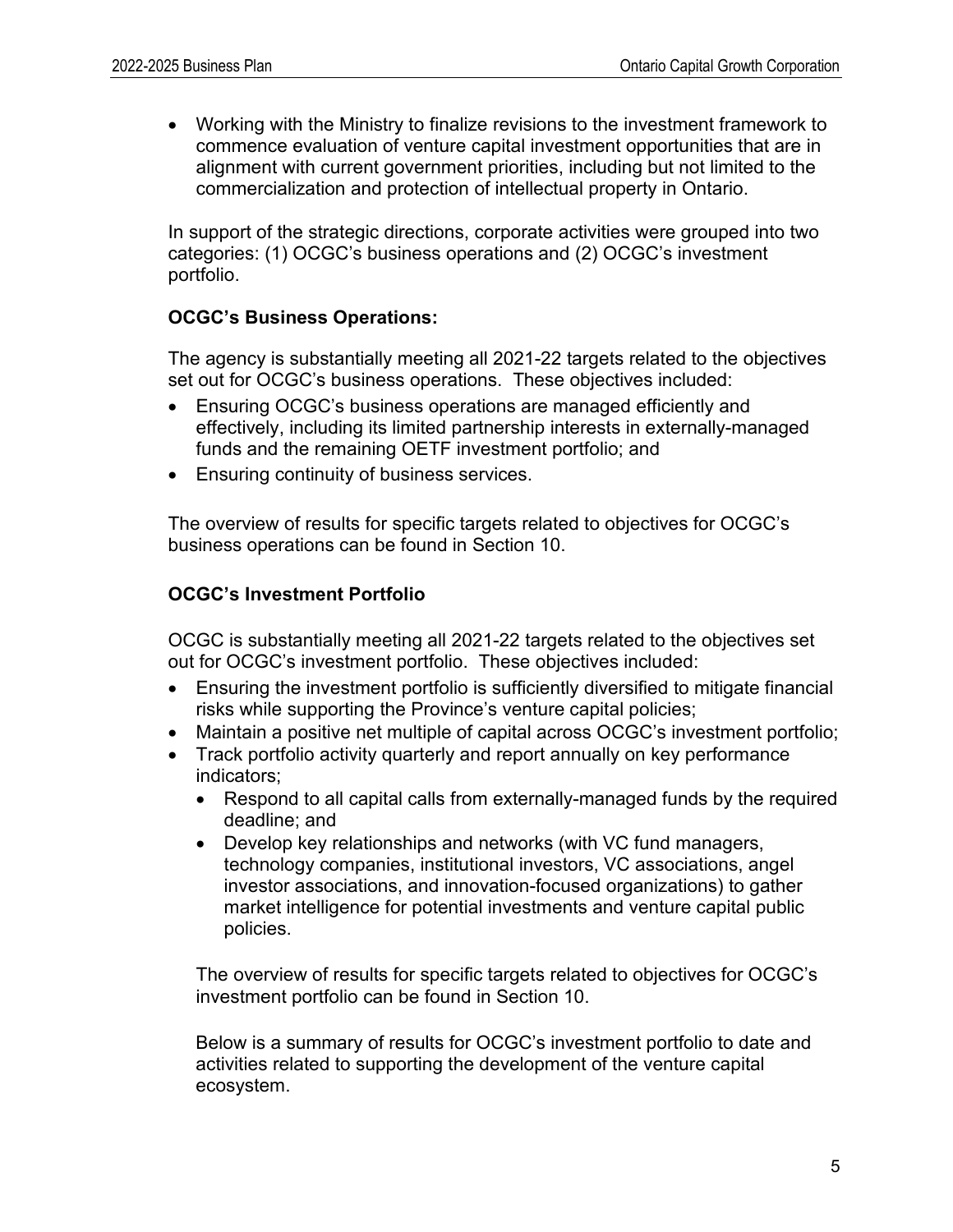## **Summary of Results for OCGC's Investment Portfolio[3](#page-5-0)**

Ontario Emerging Technologies Fund ("OETF") Results:

- Investments:
	- o Committed a total of approximately \$105 million to 27 Ontariobased companies
- **Leverage on investments:** 
	- $\circ$  Approximately \$3.5 of third-party capital for every \$1 of OETF capital invested

OETF portfolio companies have cumulatively recorded to date:

- \$1 billion in revenues;
- \$445 million in R&D expenditures; and
- Employ over 600 people.

Ontario Venture Capital Fund ("OVCF") Results:

- OVCF is fully committed including:
	- o 9 commitments to Ontario-based/focused funds; and
	- o 7 direct co-investments into Ontario-based companies.
- OVCF has leveraged approximately \$5 in third party capital for every \$1 of OVCF capital invested.
- Capital committed by OVCF, together with third party capital, have collectively provided over \$1 billion to Ontario-based/focused funds and companies.

OVCF Ontario-based portfolio companies have cumulatively recorded:

- \$4.75 billion in revenues:
- \$931 million in R&D expenditures; and
- Employ over 2,500 people.

<span id="page-5-0"></span><sup>3</sup> Revenues and R&D expenditures are reported as of December 31, 2020 have been aggregated across OCGC's portfolio since inception.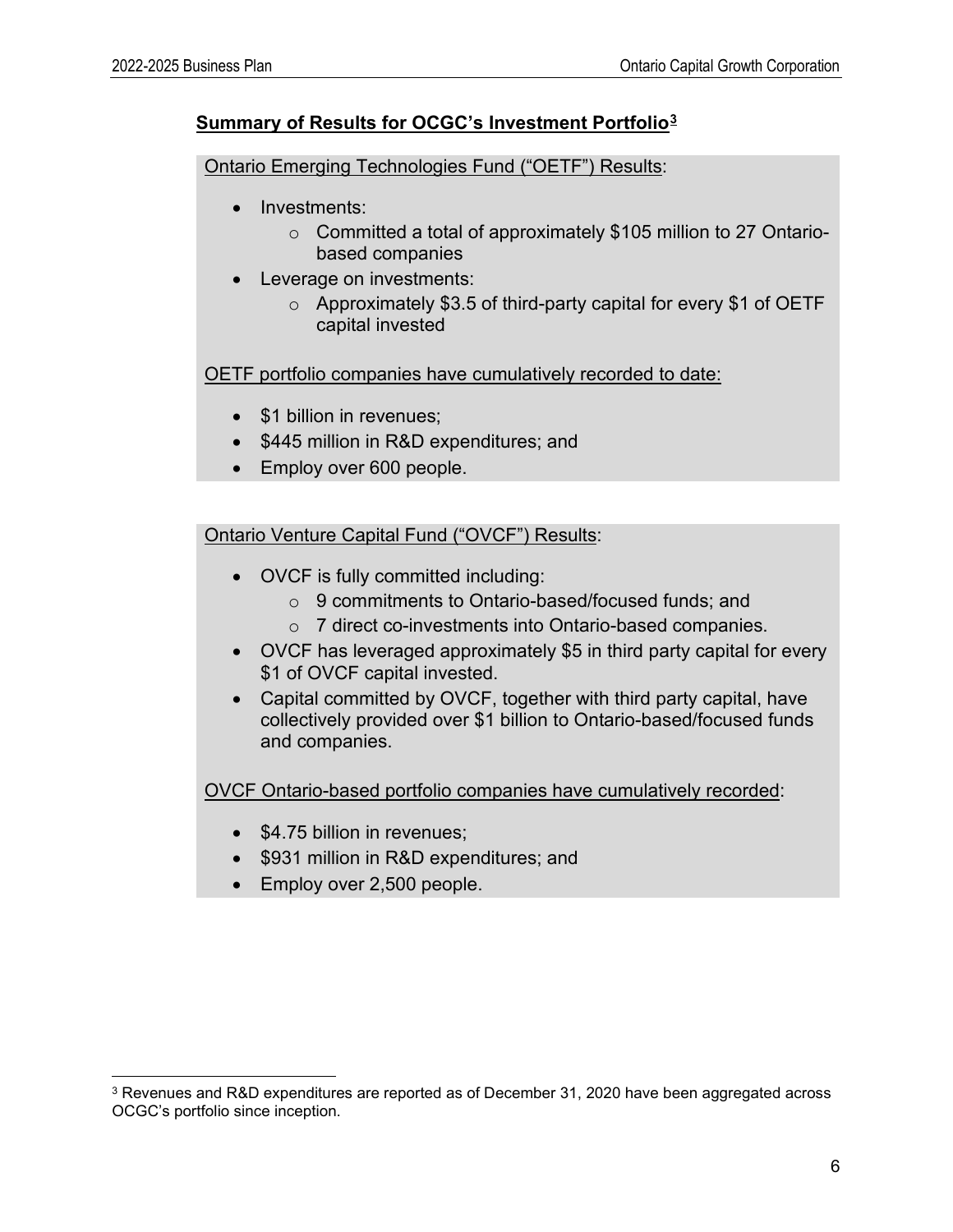#### Northleaf Venture Capital Fund ("NVCF") Results:

- NVCF is fully committed including:
	- o 15 fund commitments; and
	- o 12 direct co-investments into Canadian companies.
- NVCF has leveraged \$7.5 in third party capital for every \$1 of NVCF capital invested.
- Capital committed by NVCF, together with third party capital, have collectively provided over \$2 billion to funds and companies with a Canada/Ontario presence.

NVCF Canada-based portfolio companies have cumulatively recorded:

- \$5.5 billion in revenues:
- \$1.4 billion in R&D expenditures; and
- Employ over 8,000 people.

ScaleUp Venture Fund I ("SUVF I") Results:

- SUVF I is fully committed and has made:
	- o 28 direct co-investments including 16 Ontario-based companies totalling approximately \$40 million.
- SUVF I has leveraged approximately \$6.2 in third party capital for every \$1 of SUVF I capital invested in Ontario-based companies.
- Capital committed by SUVF, together with third party capital, have collectively provided approximately \$290 million to Ontario companies.

SUVF I Ontario-based portfolio companies have cumulatively recorded:

- \$213 million in revenues;
- \$68 million in R&D expenditures; and
- Employ over 600 people.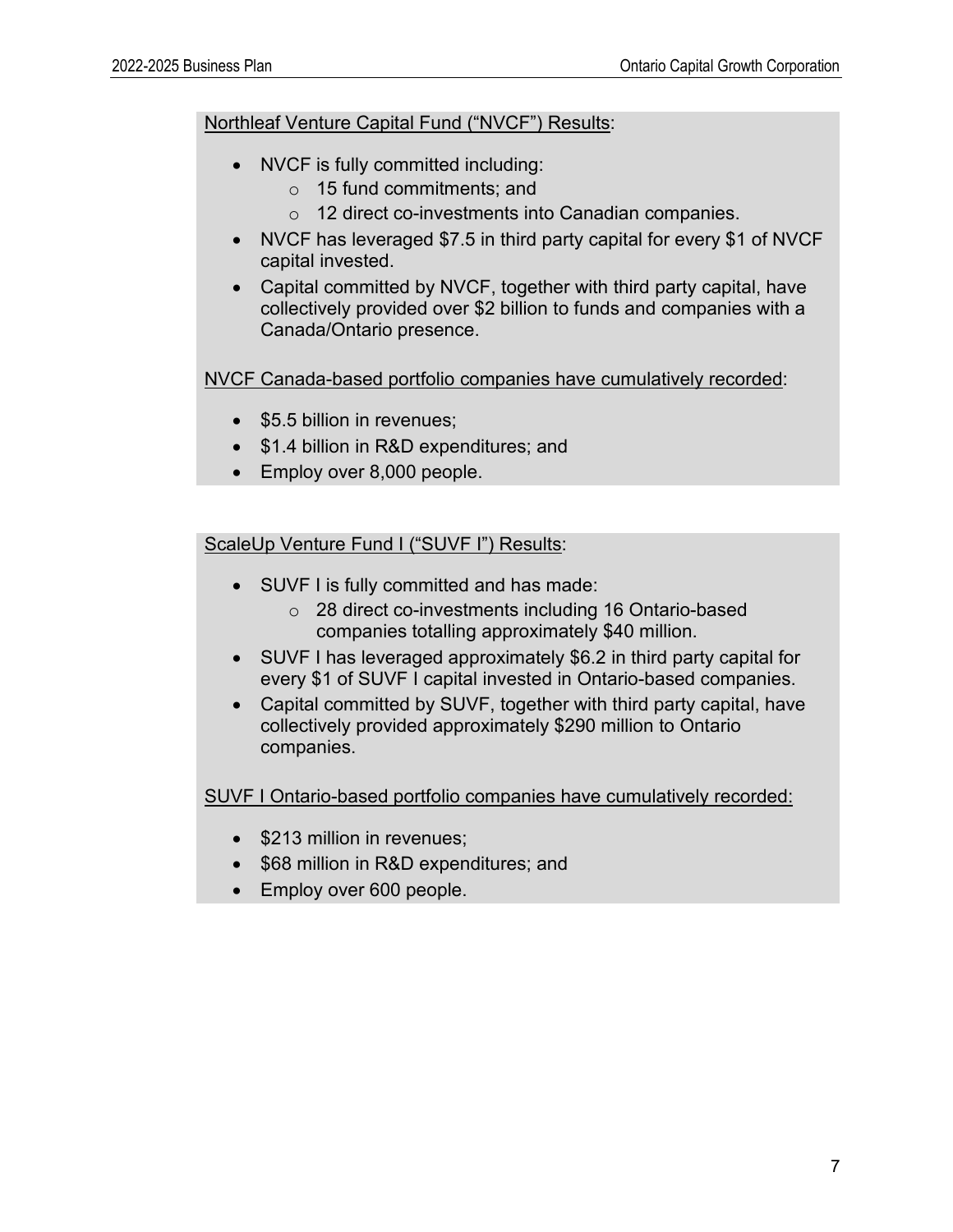#### Yaletown Innovation Growth Fund I ("IGF I") Results:

- IGF I is currently in its active investment period and has made:
	- o 3 direct co-investments into Ontario-based companies totalling approximately \$22 million.
- IGF I has leveraged approximately \$2.8 in third party capital for every \$1 of IGF I capital invested in Ontario-based companies.
- Capital committed by IGF I, together with third party capital, have collectively provided approximately \$84 million to Ontario companies.

IGF I Ontario-based portfolio companies have cumulatively recorded:

- \$29 million in revenues;
- \$32 million in R&D expenditures; and
- Employ over 150 people.

## Lumira Ventures III LP ("Lumira III) Results:

- Lumira III is fully committed with reserves held for follow-on financing and has made:
	- o 5 direct co-investments into Ontario-based companies totalling approximately \$22.7 million.
- Lumira III has leveraged approximately \$17 in third party capital for every \$1 of Lumira capital invested in Ontario-based companies.
- Capital committed by Lumira III, together with third party capital, have collectively provided approximately \$425 million to Ontario companies.

Lumira III Ontario-based portfolio companies have cumulatively recorded:

- \$175 million in revenues;
- \$23 million in R&D expenditures; and
- Employ approximately 150 people.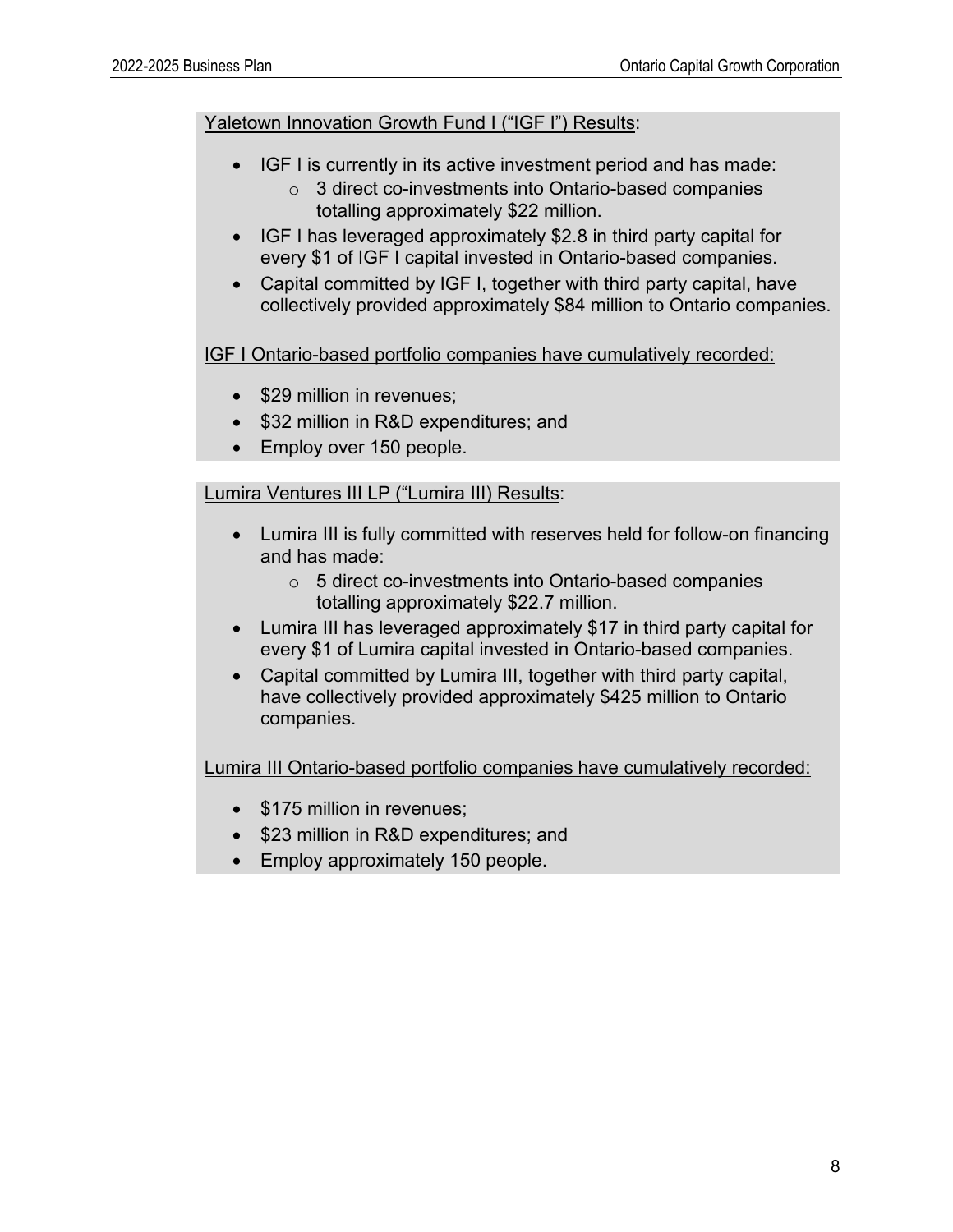Genesys Ventures III LP ("Genesys III") Results:

- Genesys III is currently in its active investment period and has made:
	- o 6 direct co-investments into Ontario-based companies totalling approximately \$34 million.
- Genesys III has leveraged approximately \$21 in third party capital for every \$1 of Genesys III capital invested in Ontario-based companies.
- Capital committed by Genesys III, together with third party capital, have collectively provided approximately \$780 million to Ontario companies.

Genesys III Ontario-based portfolio companies have cumulatively recorded:

- \$32 million in revenues;
- \$107 million in R&D expenditures; and
- Employ over 200 people.

Amplitude Ventures I LP ("Amplitude I") Results:

- Amplitude I is currently in its active investment period and has made:
	- o 3 direct co-investments into Ontario-based companies totalling approximately \$25 million.
- Amplitude I has leveraged approximately \$15.2 in third party capital for every \$1 of Amplitude I capital invested in Ontario-based companies.
- Capital committed by Amplitude I, together with third party capital, have collectively provided approximately \$417 million to Ontario companies.

Amplitude I Ontario-based portfolio companies have cumulatively recorded:

- \$6.3 million in revenues;
- \$7.3 million in R&D expenditures; and
- Employ over 50 people.

Recent OCGC investments, which include Yaletown Innovation Growth Fund II, Lumira Ventures IV and Whitecap Venture Partners V, are actively investing but do not have sufficient activity at this time to aggregate results and preserve confidentiality. These results are expected to be included in the next reporting cycle.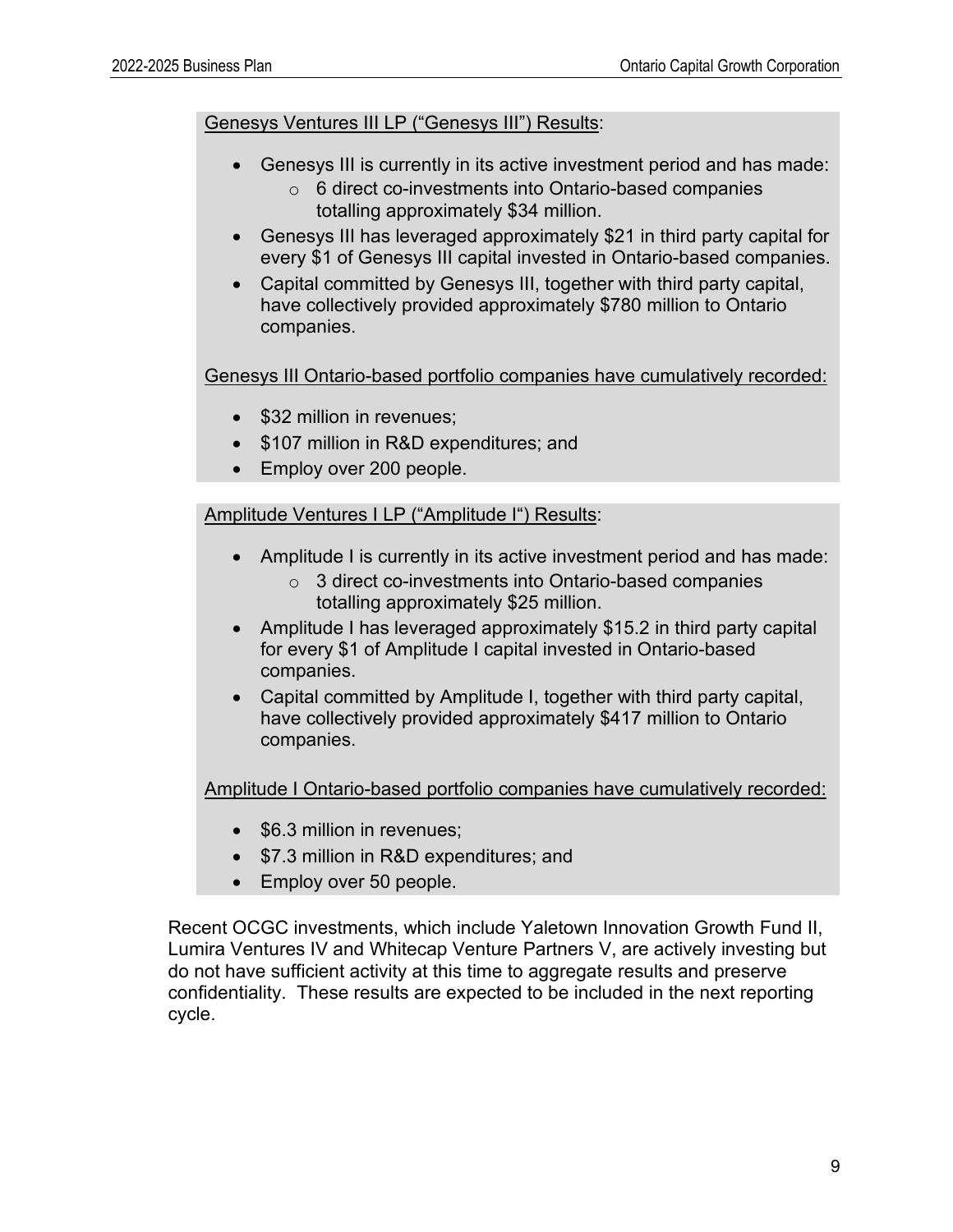#### **Summary of Results Related to Activities Supporting the Development of Ontario's Venture Capital Ecosystem**

One of OCGC's ongoing key objects in its enabling legislation and last year's strategic directions was to support the development of Ontario's venture capital ecosystem, as well as the implementation of the Province's venture capital policies. Activities to support these efforts involve the development of key relationships and networks to gather market intelligence for potential investments and venture capital public policies.

Owing to the pandemic, a number of events were cancelled and conferences were held virtually throughout fiscal 2021-22. OCGC proactively held discussions with venture capital funds, investors, technology industry thought leaders and subject matter experts to gather critical market intelligence that will help shape appropriate venture capital public policies in the coming years. OCGC also continued to provide advice to the Ministry and the Province on venture capital matters as required.

For the remaining fiscal year, OCGC is taking an active role in industry events, such as speaking at the Canadian Innovation Exchange (CIX) and the Mississauga Entrepreneurship and Innovation Program. OCGC expects to attend a total of about 25 venture capital events this fiscal year.

Such events are essential to building and maintaining strong relationships with other investors, thought leaders, and subject matter experts, who interact with the sector and companies at various stages of their lifecycle. The stronger these relationships are, the more effectively OCGC can access market intelligence with respect to funds that are currently or expected to fundraise, as well as insight to help identify potential stage or sector gaps faced by Ontario-based technology companies. With experience in both direct investments into companies and investments into venture capital funds, OCGC shares its feedback, perspectives and observations through proactive outreach to venture capital fund managers, as well as new and established Ontario-based companies. This outreach includes "Ask the Investor" sessions at industry conferences and responding to direct inquiries to OCGC or via the Ministry. By providing feedback in areas such as fundraising, investment thesis, and other relevant matters, OCGC can help fund managers to further define and advance their value proposition. OCGC plans to continue its strategic engagement with stakeholders over the next three years.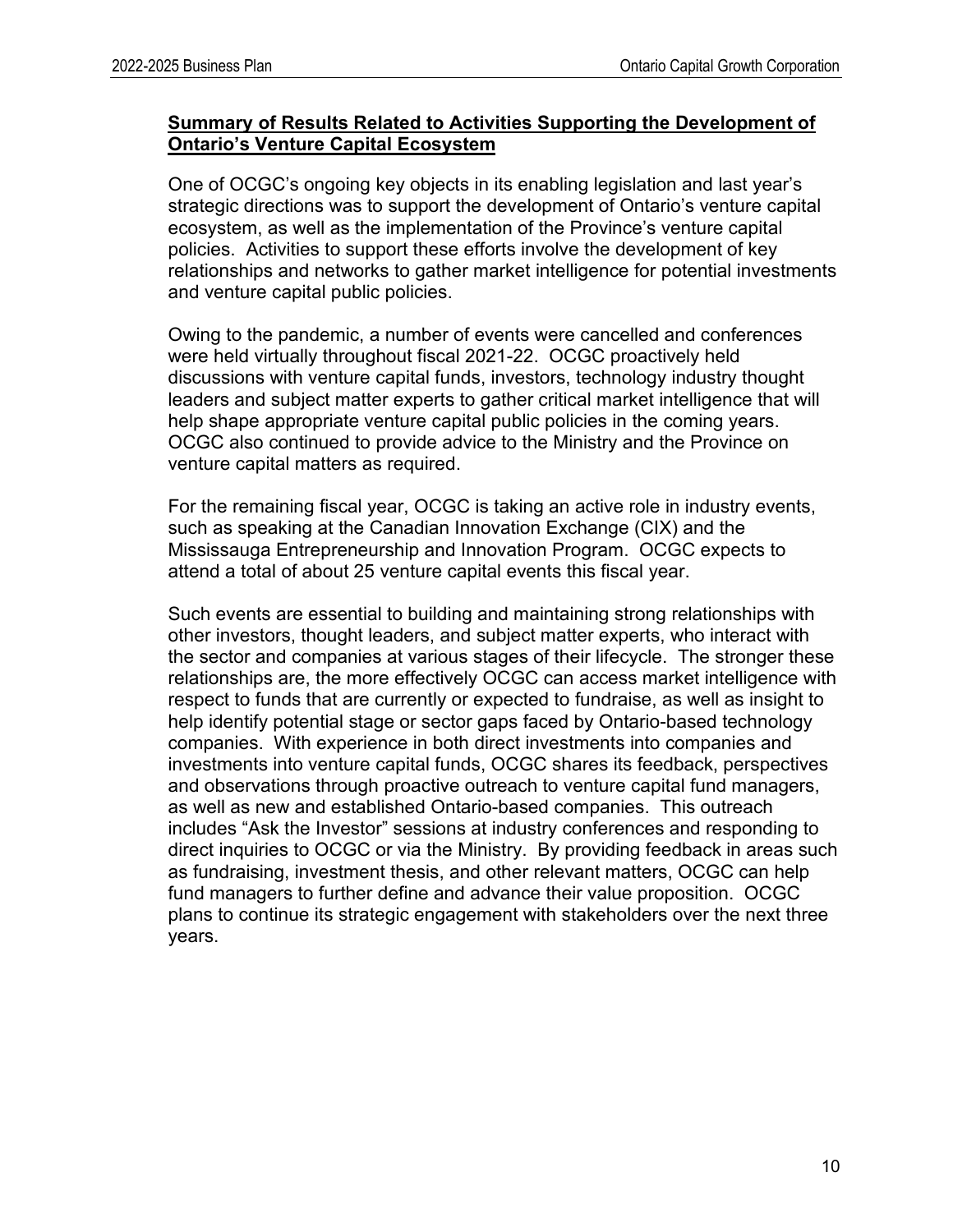## <span id="page-10-0"></span>**3.0 Mandate and Governing Legislation**

The Ontario Capital Growth Corporation ("OCGC" or the "Corporation") was established by the *Ontario Capital Growth Corporation Act, 2008* (the "Act") and performs the following activities:

- (a) Receive, hold, administer and otherwise deals with the interest of the Government of Ontario in the limited partnership known as the Ontario Venture Capital Fund LP;
- (b) Acquire, manage and otherwise deal with the other investments or classes of investments that are prescribed by the regulations;
- (c) Carry out the other objects that are prescribed by the regulations; and
- (d) Receive, hold, invest, sell or otherwise deal with property, whether real or personal, in connection with the objects described in clause (a), (b), or  $(c)$ .

The Act provides that the Minister may issue policies or directives in writing to OCGC on matters relating to the exercise of its powers or duties, and the OCGC Board of Directors (the "Board") shall ensure that such policies and directives are implemented in a timely manner.

Ontario Regulation 278/09 made under the Act (the "Regulation") prescribes additional duties with respect to investments, which authorizes OCGC to make:

- 1. Investments in venture capital funds that invest in,
	- i. for-profit businesses, if the venture capital fund's investments include investments in private businesses, or
	- ii. other venture capital funds that invest in for-profit businesses if the other venture capital fund's investment includes investments in private businesses.
- 2. Investments in for-profit businesses that are,
	- i. private businesses $4$ , or
	- ii. public businesses<sup>[5](#page-10-2)</sup>, if the Corporation,
		- A. invested in the business when it was a private business, or
		- B. has an investment in a venture capital fund described in paragraph 1 that made a direct or indirect investment in the business when it was a private business.
- 3. Investments in businesses that the Corporation considers to be emerging technology businesses, which portfolio shall be known in English as the Ontario Emerging Technologies Fund and in French as Fonds ontarien de développement des technologies émergentes.

<span id="page-10-1"></span><sup>&</sup>lt;sup>4</sup> In the regulation, "private business" means a business that is not a public business;

<span id="page-10-2"></span><sup>5</sup> In the regulation, "public business" means a business that lists its securities on a stock exchange.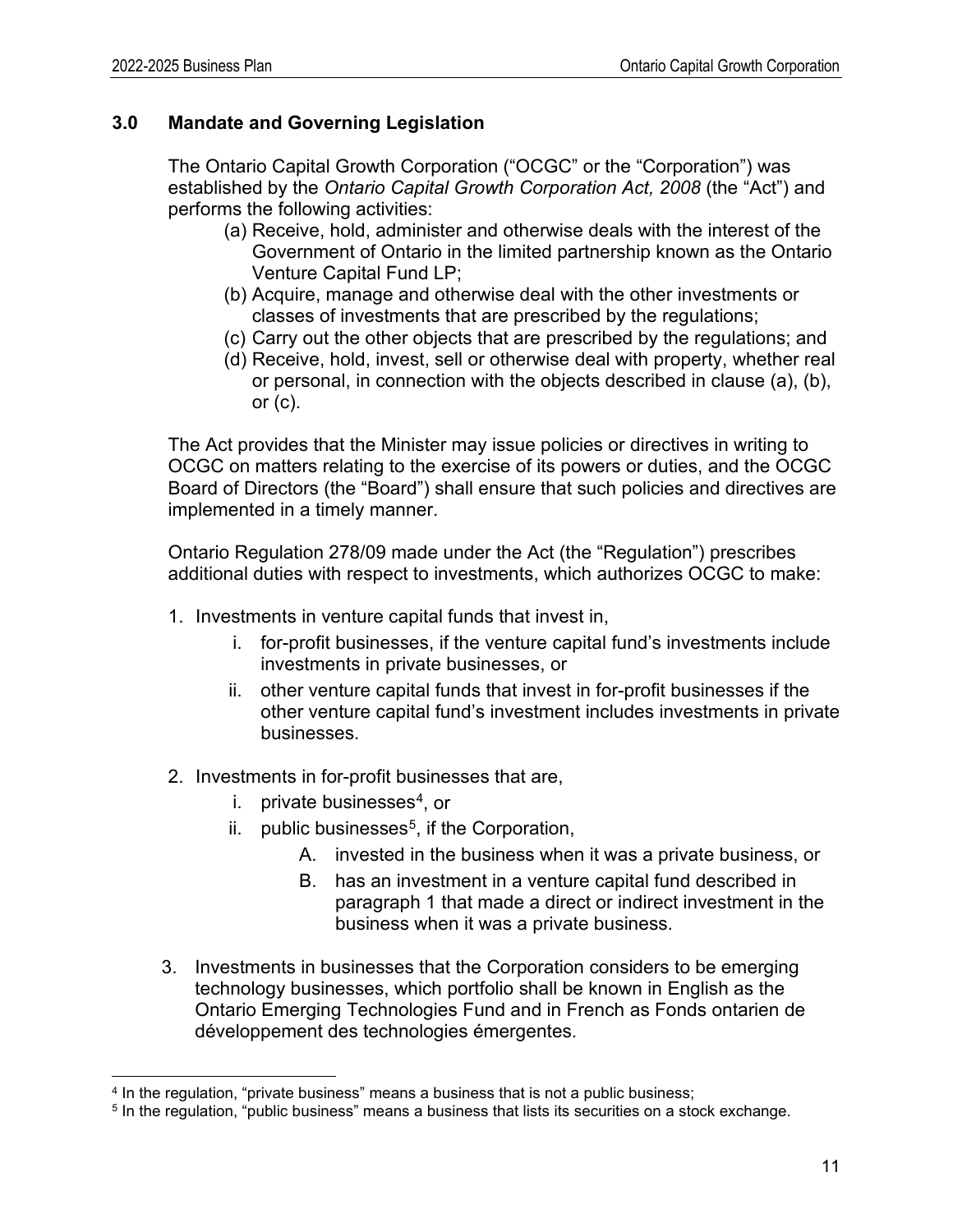Under the Regulation, OCGC can also perform other activities to help further develop the Ontario venture capital ecosystem as follows:

- (a) Develop or participate in conferences or other events regarding venture capital matters;
- (b) Collect, analyze or distribute information regarding venture capital matters;
- (c) Provide advice to the Government of Ontario on venture capital matters; and
- (d) Undertake other activities that are similar or related to the objects described in the bullets above.

The Act, together with OCGC's corporate by-laws and the Memorandum of Understanding (MOU) between the Minister and Chair of the Board, describe in general terms the way OCGC is to be operated and managed.

OCGC is required to provide its annual report to the Minister within 120 days after fiscal year end. The annual report is tabled in the Legislature. The financial statements are consolidated with the Public Accounts of Ontario.

## <span id="page-11-0"></span>**4.0 Overview of Current and Future Initiatives**

#### **4.1 Current Initiatives**

OCGC is responsible for managing its OETF investment portfolio and its limited partnership interests in externally-managed funds.

| Fund Manager:                      | <b>Ontario Capital Growth</b>    |
|------------------------------------|----------------------------------|
|                                    | Corporation                      |
| Vintage Year:                      | 2009                             |
| <b>Current Status:</b>             | <b>Fully committed</b>           |
| <b>Fund Structure:</b>             | Direct investment into companies |
| <b>Investment Sector:</b>          | Clean technology, life sciences  |
|                                    | and advanced health              |
|                                    | technologies, digital media and  |
|                                    | information and communications   |
|                                    | technology sectors               |
| <b>OCGC Investment Commitment:</b> | \$105 million                    |

#### **(a) Ontario Emerging Technologies Fund ("OETF")**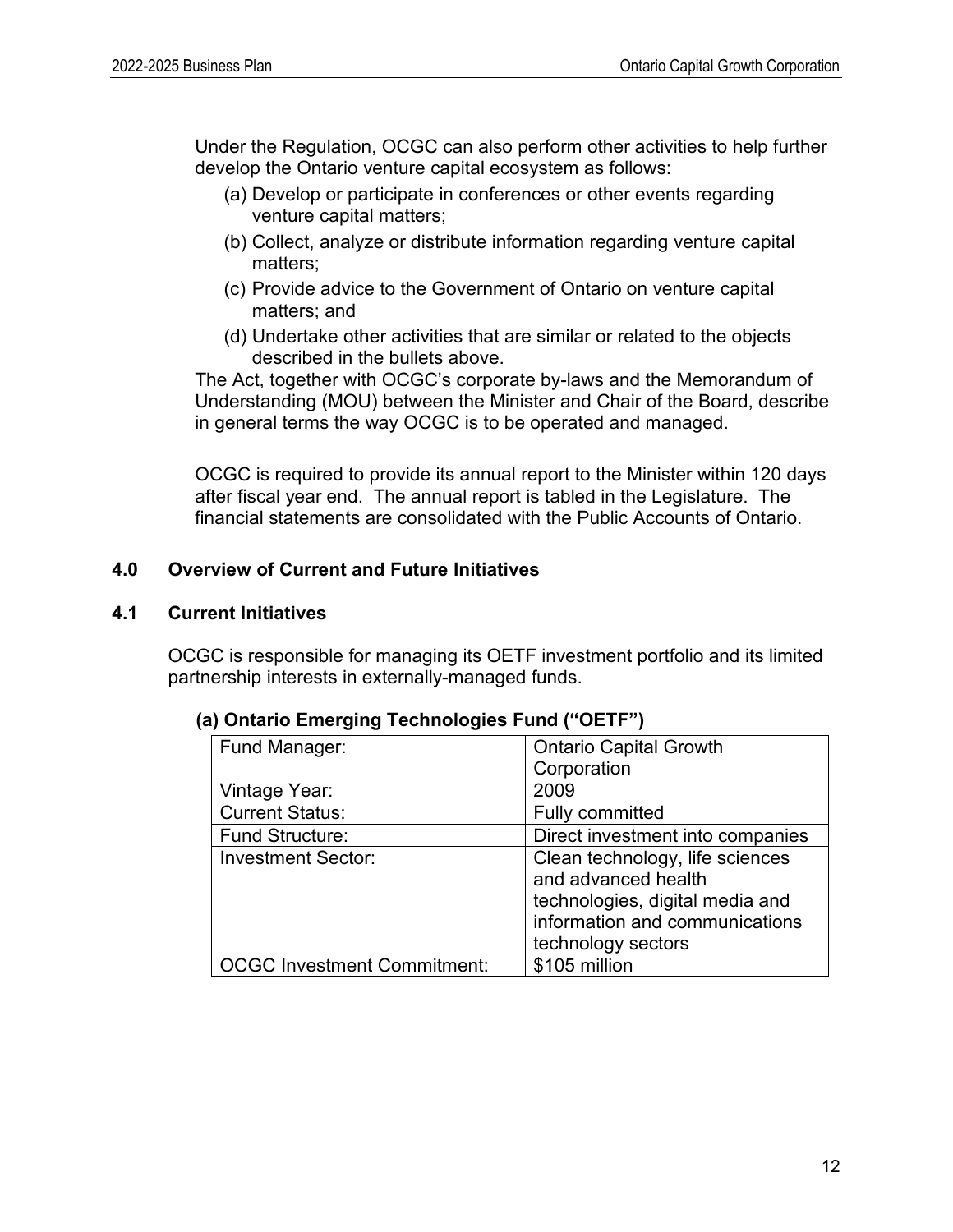# **(b) Ontario Venture Capital Fund LP ("OVCF")**

| Fund Manager:                      | <b>Northleaf Capital Partners Ltd.</b> |
|------------------------------------|----------------------------------------|
| Vintage Year:                      | 2008                                   |
| <b>Current Status:</b>             | <b>Fully committed</b>                 |
| <b>Fund Structure:</b>             | Fund-of-funds <sup>6</sup>             |
| <b>Investment Sector:</b>          | Generalist                             |
| <b>Total Fund Size:</b>            | \$205 million                          |
| <b>OCGC Investment Commitment:</b> | \$90 million                           |

## **(c) Northleaf Venture Catalyst Fund LP ("NVCF")**

| Fund Manager:                      | <b>Northleaf Capital Partners Ltd.</b> |
|------------------------------------|----------------------------------------|
| Vintage Year:                      | 2014                                   |
| <b>Current Status:</b>             | Fully committed                        |
| <b>Fund Structure:</b>             | Fund-of-funds <sup>7</sup>             |
| <b>Investment Sector:</b>          | Generalist                             |
| <b>Total Fund Size:</b>            | \$300 million                          |
| <b>OCGC Investment Commitment:</b> | \$50 million                           |

#### **(d) ScaleUP Venture Fund I LP ("SUVF I")**

| Fund Manager:                            | ScaleUP Venture Partners, Inc.    |
|------------------------------------------|-----------------------------------|
| Vintage Year:                            | 2016                              |
| <b>Current Status:</b>                   | <b>Fully committed</b>            |
| <b>Fund Structure:</b>                   | Direct investments into companies |
| <b>Investment Sector:</b>                | <b>ICT</b>                        |
| <b>Total Fund Size:</b>                  | \$106 million                     |
| OCGC Investment Commitment: <sup>8</sup> | \$25 million                      |

#### **(e) Yaletown Innovation Growth I LP ("IGF I")**

| <b>Yaletown Partners Inc.</b>     |
|-----------------------------------|
| 2017                              |
| Active investment period          |
| Direct investments into companies |
| ICT/cleantech                     |
| \$128 million                     |
| \$20 million                      |
|                                   |

<span id="page-12-0"></span><sup>6</sup> OVCF primarily invests in other VC funds, with discretionary direct co-investments into Ontario-based companies

<span id="page-12-1"></span><sup>7</sup> NVCF primarily invests in other VC funds, with discretionary direct co-investments into Ontario/Canadabased companies

<span id="page-12-2"></span><sup>8</sup> As directed by the Ministry in January 2017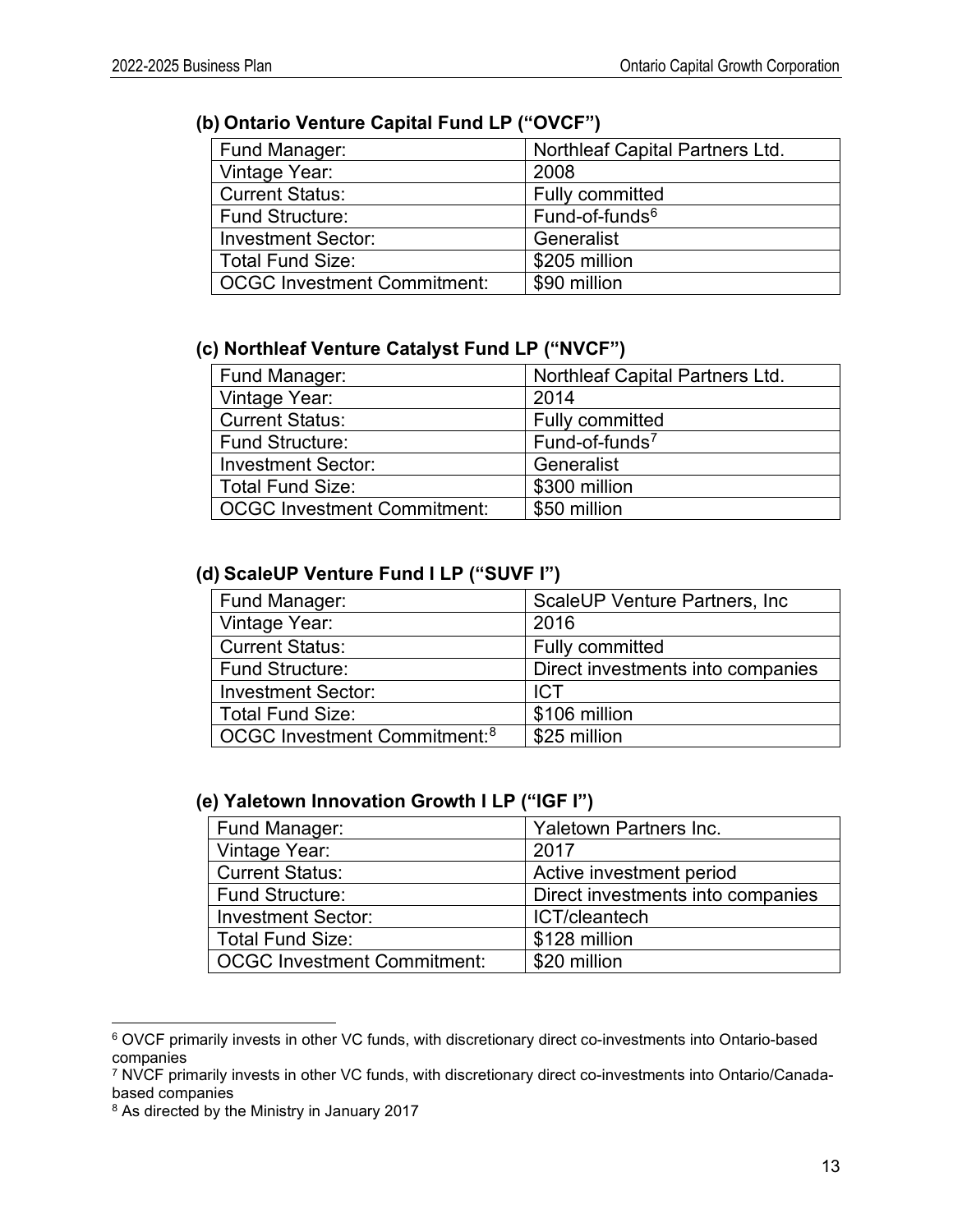# **(f) Lumira Ventures III LP ("Lumira III")**

| Fund Manager:               | <b>Lumira Capital Investment</b>  |
|-----------------------------|-----------------------------------|
|                             | Management Inc.                   |
| Vintage Year:               | 2017                              |
| <b>Current Status:</b>      | Active investment period          |
| <b>Fund Structure:</b>      | Direct investments into companies |
| <b>Investment Sector:</b>   | <b>Life Sciences</b>              |
| <b>Total Fund Size:</b>     | \$179 million                     |
| OCGC Investment Commitment: | \$23 million                      |

## **(g) Genesys Ventures III LP ("Genesys III")**

| Fund Manager:                      | <b>Genesys Capital Management</b><br>(Fund III) Inc. |
|------------------------------------|------------------------------------------------------|
|                                    |                                                      |
| Vintage Year:                      | 2016                                                 |
| <b>Current Status:</b>             | Active investment period                             |
| <b>Fund Structure:</b>             | Direct investments into companies                    |
| <b>Investment Sector:</b>          | <b>Life Sciences</b>                                 |
| <b>Total Fund Size:</b>            | \$107 million                                        |
| <b>OCGC Investment Commitment:</b> | \$17 million                                         |

# **(h) Amplitude Ventures I LP ("Amplitude I")**

| Fund Manager:                      | <b>Amplitude Venture</b>          |
|------------------------------------|-----------------------------------|
| Vintage Year:                      | 2019                              |
| <b>Current Status:</b>             | Active investment period          |
| <b>Fund Structure:</b>             | Direct investments into companies |
| <b>Investment Sector:</b>          | <b>Life Sciences</b>              |
| <b>Total Fund Size:</b>            | $$200+$ million                   |
| <b>OCGC Investment Commitment:</b> | \$10 million                      |

# **(i) Yaletown Innovation Growth II LP ("IGF II")**

| Fund Manager:                      | Yaletown Partners Inc.            |
|------------------------------------|-----------------------------------|
| Vintage Year:                      | 2021                              |
| <b>Current Status:</b>             | Active investment period          |
| <b>Fund Structure:</b>             | Direct investments into companies |
| <b>Investment Sector:</b>          | ICT/cleantech                     |
| <b>Total Fund Size:</b>            | \$130 million                     |
| <b>OCGC Investment Commitment:</b> | \$13 million                      |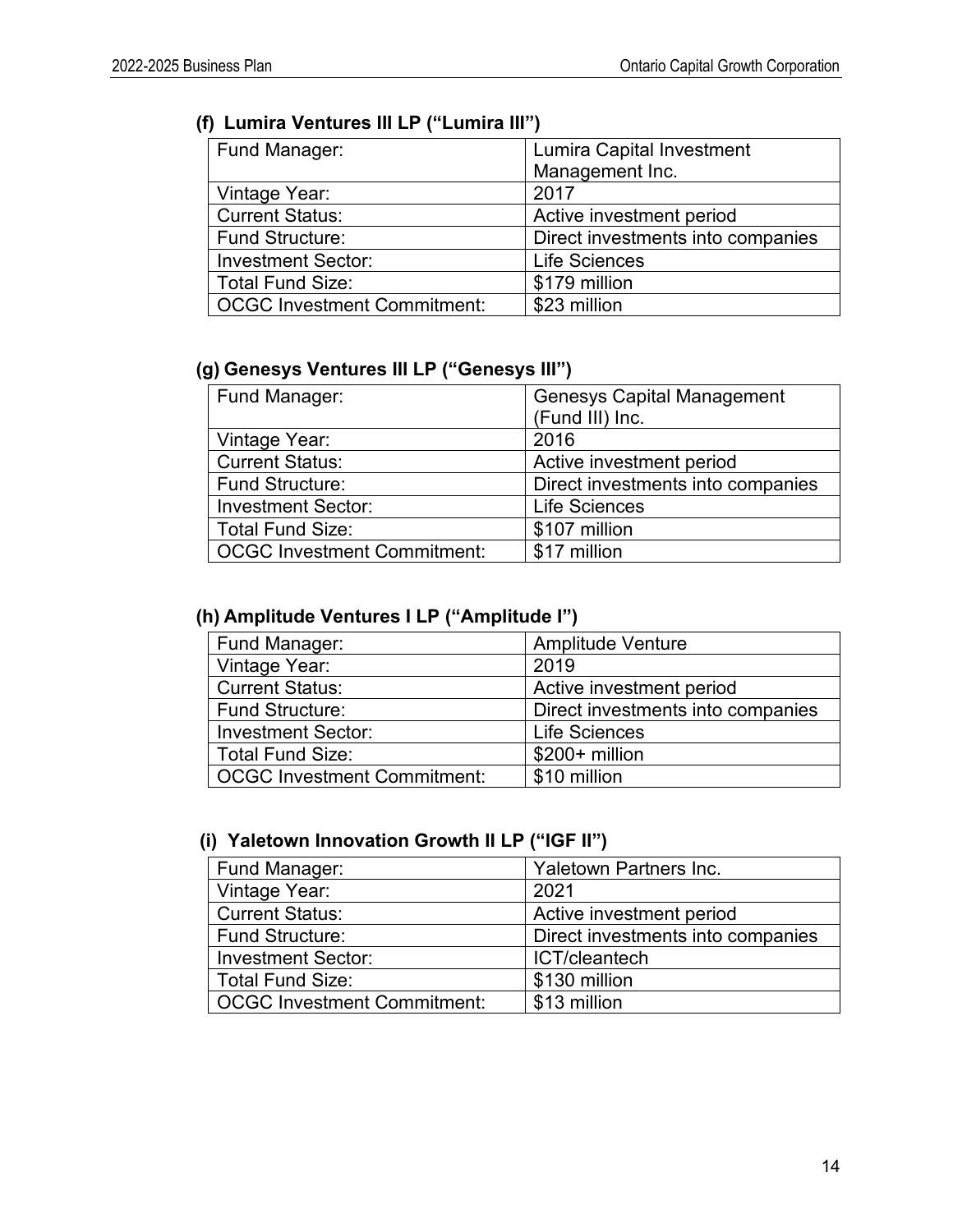| Fund Manager:               | <b>Lumira Capital Investment</b>  |
|-----------------------------|-----------------------------------|
|                             | Management Inc.                   |
| Vintage Year:               | 2021                              |
| <b>Current Status:</b>      | Active investment period          |
| Fund Structure:             | Direct investments into companies |
| <b>Investment Sector:</b>   | <b>Life Sciences</b>              |
| Total Fund Size:            | \$220 million USD                 |
| OCGC Investment Commitment: | \$15 million USD                  |

#### **(j) Lumira Ventures IV LP ("Lumira IV")**

#### **(k) Whitecap Venture Partners V LP ("Whitecap V")**

| Fund Manager:                      | Whitecap Management V Inc.        |
|------------------------------------|-----------------------------------|
| Vintage Year:                      | 2021                              |
| <b>Current Status:</b>             | Active investment period          |
| <b>Fund Structure:</b>             | Direct investments into companies |
| <b>Investment Sector:</b>          | Generalist                        |
| <b>Total Fund Size:</b>            | \$140 million                     |
| <b>OCGC Investment Commitment:</b> | \$10 million                      |

## **4.2 Future Initiatives**

In addition to continued investments under the Venture Ontario Fund I over the next three years, OCGC will implement new initiatives as approved by the Province in a cost-effective and efficient manner. As capital is returned from current investments, OCGC will work with the Ministry to develop and implement economic development policies that support Ontario technology companies, which may include, but are not limited to:

- Identifying sectors and stage of growth in the Ontario venture capital market through research, networks and market intelligence; and
- Deploying capital in those areas through strategic investments in fund managers targeting such sectors and stage of growth through a follow-up fund to Venture Ontario Fund I.

The agency will also continue to focus on helping to develop a long term, sustainable venture capital industry in Ontario to create an environment where technology companies can thrive, which in turn will help grow Ontario's economy and create job opportunities in key economic sectors of the province. As part of this effort, OCGC will assist the Ministry as required to review better ways to measure the impact of government investment on the venture capital ecosystem.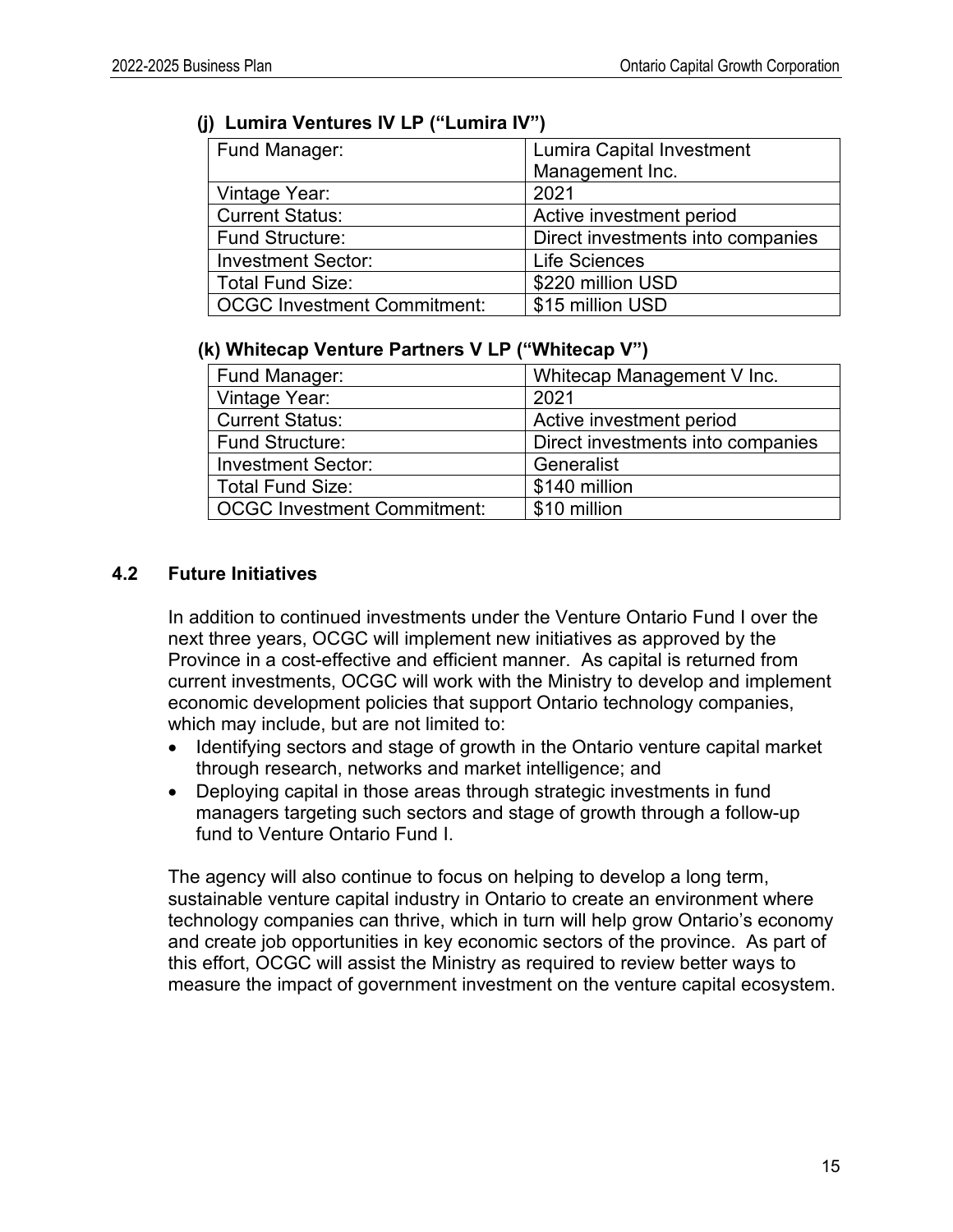## <span id="page-15-0"></span>**5.0 Environmental Scan: Assessment of Issues Facing OCGC**

## **5.1 External Factors**

Ontario experienced an unprecedented increase of venture capital investment in 2021. A total of  $$8.5B<sup>9</sup>$  $$8.5B<sup>9</sup>$  $$8.5B<sup>9</sup>$  was invested in the province, nearly tripling the last year's total of \$3.1B which was the highest single year total on record at the time. 2021 punctuates what has largely been a consistent year over year increase in annual investment totals since the 2008-2009 financial crisis.

In addition to the amount of capital invested, there was a noteworthy increase in the average equity invested per deal, an area where Ontario has significantly lagged values achieved in the U.S. At an average of nearly \$29 million, companies saw a 2.5x increase in the average deal size from the previous year and 4x the average annual deal size of the previous decade. Ontario ranked 4<sup>th</sup> amongst North American jurisdictions for total venture investment (up from 10<sup>th</sup> in 2020) and also  $5<sup>th</sup>$  in total number of deals (a slight drop from 4<sup>th</sup> place the year prior). The record setting year places Ontario comfortably ahead of Texas which has typically edged out Ontario, but well shy of the perennial leaders and established global hubs of California, New York and Massachusetts.

Sectoral shares of the record setting investment totals remain largely unchanged from 2020 and prior years , with internet technology companies receiving the bulk of capital, life science companies the second largest but proportionately small total and cleantech companies coming in at a distant third place. Internet technology companies received 81% (\$6.8 billion) up from 70%, life science companies a relatively flat 10% (\$846 million) vs 8% and cleantech 4% (\$374 million) down from 12% when compared to 2020's annual splits. Despite yearover-year fluctuation, all sectors achieved record setting single year investment.

Despite the more than doubling of invested capital, early and later stages of investment received roughly the same historic average percentage of the available capital. In 2021, approximately one third of capital was directed to companies categorized as early or seed stage and the remaining two thirds directed to later and expansion stage companies.

Source of investment capital in 2021 was primarily Canadian and U.S. based investment funds, with 47% and 46% of total disclosed investment attribution respectively. With \$3.6 billion received in investments from U.S. fund managers, it is clear that Canadian companies are very much in focus as investment targets. Often with deeper pockets, a favourable exchange rate and extensive networks in and out of Silicon Valley, U.S. investors can represent valuable partners to emerging businesses. Even with record domestic investment levels, matching

<span id="page-15-1"></span><sup>9</sup> All statistics, figures and data refer to calendar year and are sourced from Refinitiv unless otherwise noted.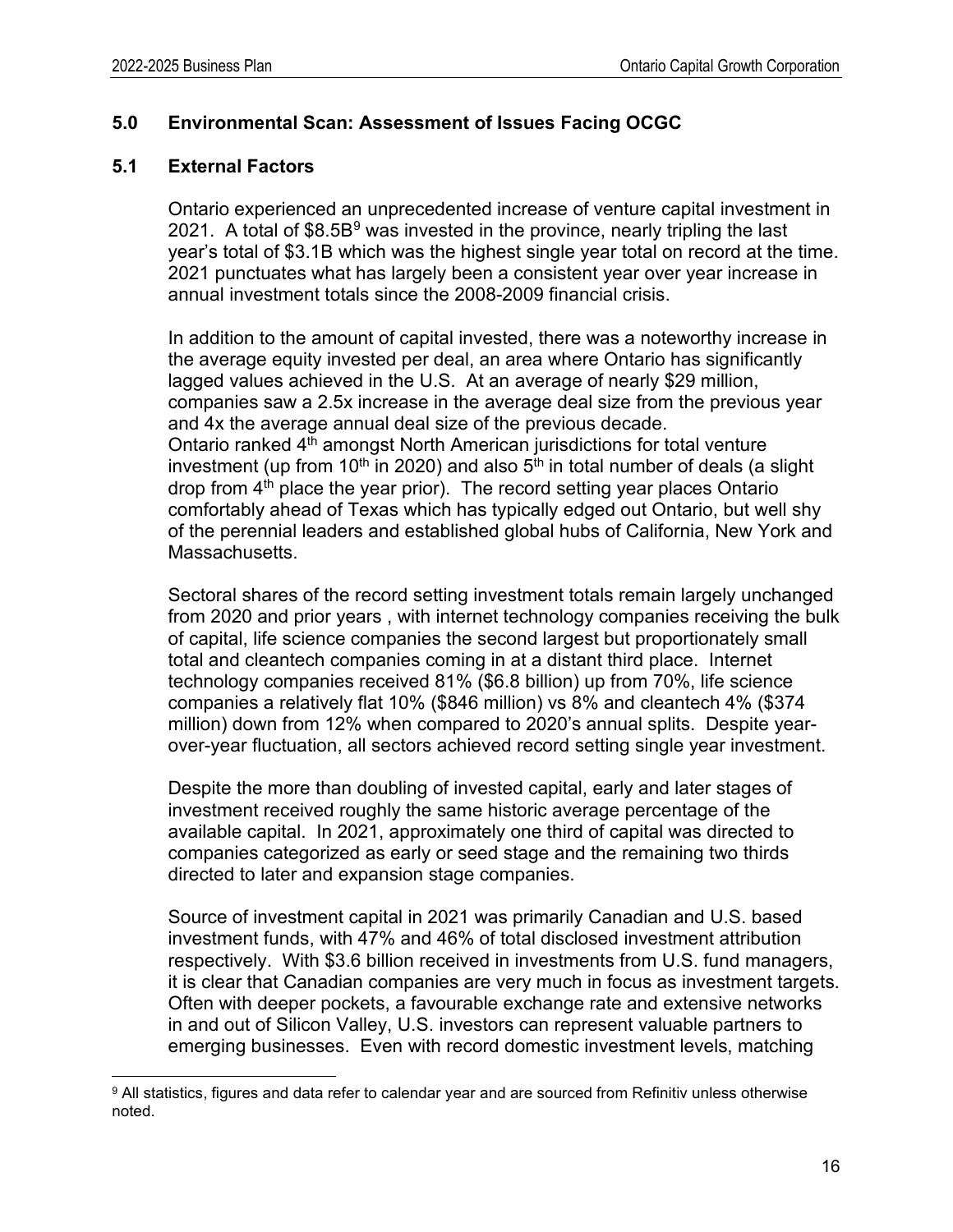funds coming for the U.S. indicate a market rich with opportunity. However, a strong local venture capital infrastructure and investment climate continue to be needed, particularly for late stage investments, in order to build globally competitive companies in Ontario – not "seeding" the companies and having them relocate and grow elsewhere over time (e.g. the U.S.)

## **Economic Outlook**

According to TD reports<sup>[10](#page-16-0)</sup>, the global economy is slowly bouncing back. In Canada, the economic recovery is still very much underway, with the federal government extending a number of COVID-19 response programs that are expected to eventually wind down in 2022. The budget deficit as a percent of GDP is projected to decline from 16.1% in fiscal year 2020 to 6.4% in 2021 and 2.3% in 2022. Less federal government money in the economy may pose a drag on economic growth, but the exact impact is highly uncertain. Households and businesses saved much of the support payments over the last year and a half and these additional savings will continue to fuel the recovery in private spending. Households and businesses are also likely to direct more of their employment income towards consumption and investment channels as the economy opens further. It is expected that the Canadian economy will continue to grow at a solid clip in 2022, with potential rising interest rates to combat increasing inflationary pressures.

In spite of the risk that the pandemic could slow the recovery, the U.S. Federal Reserve and the Bank of Canada have maintained an optimistic view of the economic outlook. The expectation remains that the economies of the U.S. and Canada will be fully recovered by the second half of 2022 – i.e. an elimination of both economic and labor market slack.

The slow economic recovery may affect the valuation of the portfolio investments in the short-term due to the potential significant economic effects on companies; however, OCGC's investment portfolio is expected to continue building value going forward given that the technology sector, in which most venture capital is invested, has remained more resilient than other sectors through the pandemic and slow recovery. OCGC will keep monitoring market risks and further impact of the pandemic on its investments and adjust its investment strategies accordingly to help ensure the domestic resiliency of high potential, Ontariobased companies.

With a business continuity plan in place, including potential business interruption risks brought on by the pandemic, OCGC will adapt as circumstances evolve and is confident in its ability to carry on with general operations while minimizing disruptions.

<span id="page-16-0"></span><sup>&</sup>lt;sup>10</sup> TD reports include Canadian Quarterly Economic Forecast (September 21, 2021); Provincial Economic Forecast (September 22, 2021); and Q&A to economic/financial issues (September 7, 2021).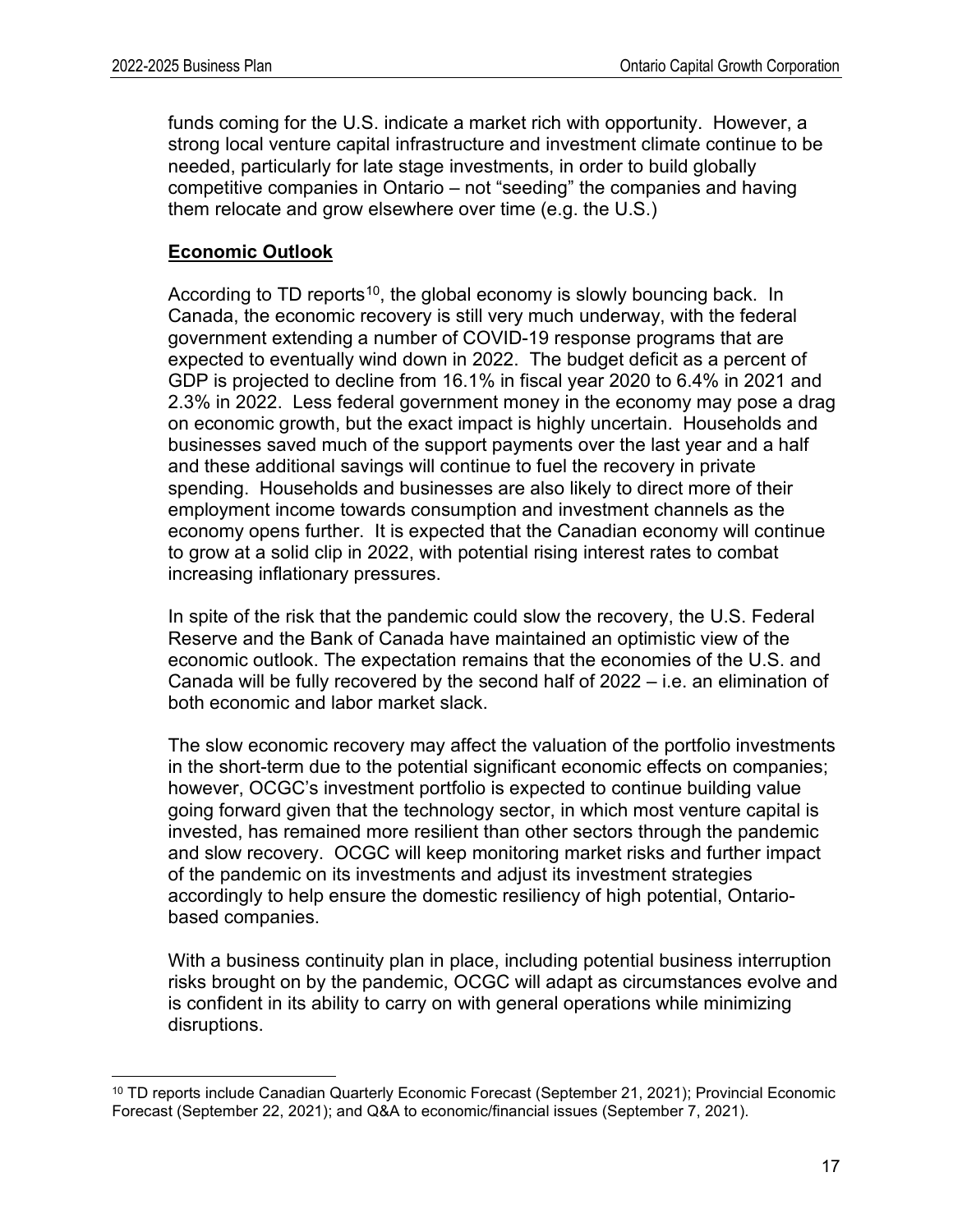## **5.2 Internal Factors**

As an agency of the Ontario government, OCGC is required to report on its activities, operations and results, which can be impacted by changes in government directions and policies. OCGC will continue to meet its business objectives while adhering to applicable government-wide directives and reporting requirements.

## <span id="page-17-0"></span>**6.0 2022-25 Strategic Directions**

OCGC's new agency mandate letter, which was received on October 1, 2021 identified several government-wide priorities for all agencies<sup>11</sup>, as well as specific priorities for OCGC.

Accordingly, OCGC's 2022-2025 strategic directions have been developed in alignment with priorities listed in the new agency mandate letter and corporate activities will focus on the following strategic directions:

- Managing OCGC's investment portfolio and business operations in a prudent and cost-effective manner using self-generated revenue to cover the agency's operations;
- Supporting the development of Ontario's venture capital ecosystem and strategically investing in venture capital funds, while maintaining OCGC's high rate of net positive returns to the Province; and
- Ensuring that Venture Ontario Fund I investments are consistent with the Investment Framework, and review the Investment Framework with the Minister during the 2022-23 fiscal year, to ensure investments continue to be aligned with current government priorities, including but not limited to the commercialization/retention of intellectual property in Ontario and support for growth oriented venture funds critical to Ontario firms reaching international prominence.

In support of the strategic directions, corporate activities have been grouped into two categories: (1) OCGC's business operations and (2) OCGC's investment portfolio. Performance measures and targets have been set accordingly and are outlined in the table below:

<span id="page-17-1"></span> $11$  As agencies are expected to act in the best interests of Ontarians by being efficient, effective, and providing value for money to taxpayers, government-wide priorities include (1) competitiveness, sustainability and expenditure management; (2) transparency and accountability; (3) risk management; (4) workforce management; (5) data collection; (6) digital delivery and customer services; (7) diversity and inclusion; and (8) covid-19 recovery.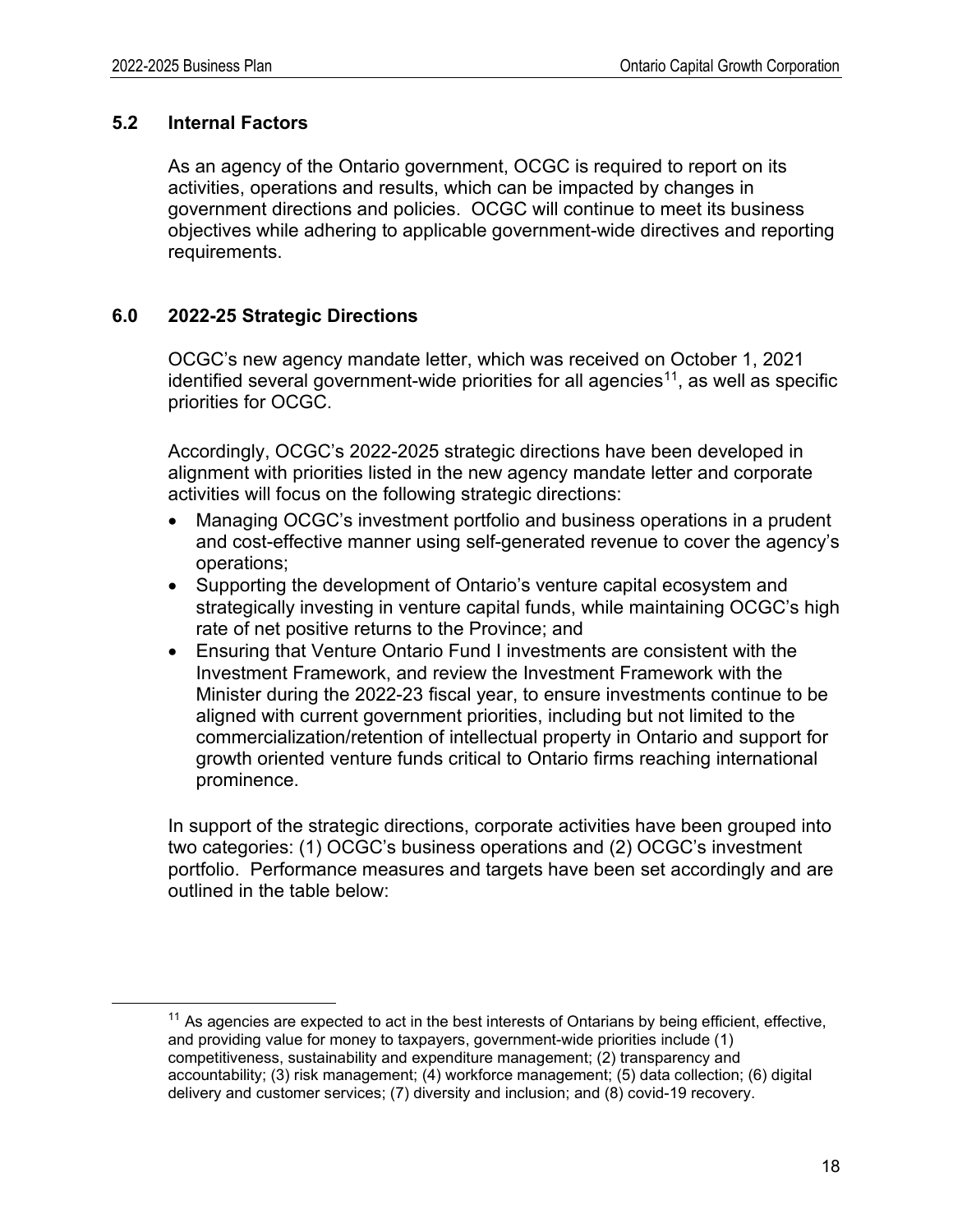# **OCGC's Business Operations**

| <b>Objective</b> |                                                                                                                                                                                                                       |                                                  | <b>Performance Measure</b>                                                                                                                                                                                                                                                                                                                                                                                     | <b>New Targets</b>                               |                                                                                                                                                                                                                                                                                                                                                                                                                                                                                                                                                                                                                                     |  |  |
|------------------|-----------------------------------------------------------------------------------------------------------------------------------------------------------------------------------------------------------------------|--------------------------------------------------|----------------------------------------------------------------------------------------------------------------------------------------------------------------------------------------------------------------------------------------------------------------------------------------------------------------------------------------------------------------------------------------------------------------|--------------------------------------------------|-------------------------------------------------------------------------------------------------------------------------------------------------------------------------------------------------------------------------------------------------------------------------------------------------------------------------------------------------------------------------------------------------------------------------------------------------------------------------------------------------------------------------------------------------------------------------------------------------------------------------------------|--|--|
|                  | Ensure OCGC's business<br>operations are managed<br>efficiently and effectively,<br>including its limited<br>partnership interests in<br>externally-managed funds<br>and the remaining OETF<br>direct co-investments. | $\bullet$<br>$\bullet$<br>$\bullet$              | OCGC's adjusted<br>operating expenses (net<br>of any reimbursements<br>received and impairment<br>charges) as a percentage<br>of committed capital to<br>investment funds.<br>Legislative requirements<br>met.<br>Compliance attestation<br>submitted to the Ministry<br>annually to confirm that<br><b>OCGC</b> is in substantial<br>compliance with all<br>applicable government<br>directives and policies. | $\bullet$<br>$\bullet$                           | Given the launch of the<br><b>Venture Ontario Fund I</b><br>initiative, the number of<br>investment commitments are<br>expected to increase<br>significantly over the next<br>few years, adjusted<br>operating expenses as a<br>percentage of committed<br>capital to be no more than<br>0.575%, which is at the mid-<br>point of 0.40%-0.75% in<br>management fees typically<br>charged by fund-of-funds.<br>Annual business plan and<br>annual report submitted on<br>March 1 and within 120 days<br>after its fiscal year end<br>respectively.<br>Compliance attestation<br>submitted to the Ministry by<br>prescribed deadline. |  |  |
| $\bullet$        | Ensure continuity of<br>business services.                                                                                                                                                                            | $\bullet$<br>$\bullet$<br>$\bullet$<br>$\bullet$ | % of employee turnover.<br>Internal procedures<br>manual is revised and<br>updated annually.<br>Business continuity plan is<br>provided to the Ministry<br>annually.<br>Detailed risk assessment<br>chart is provided to the<br>Ministry twice a year.                                                                                                                                                         | $\bullet$<br>$\bullet$<br>$\bullet$<br>$\bullet$ | No more than 15% employee<br>turnover annually.<br>Annual update of internal<br>procedures manual<br>completed.<br>Annual update of business<br>continuity plan completed.<br>Semi-annual updates of risk<br>assessment (in March and<br>September) completed.                                                                                                                                                                                                                                                                                                                                                                      |  |  |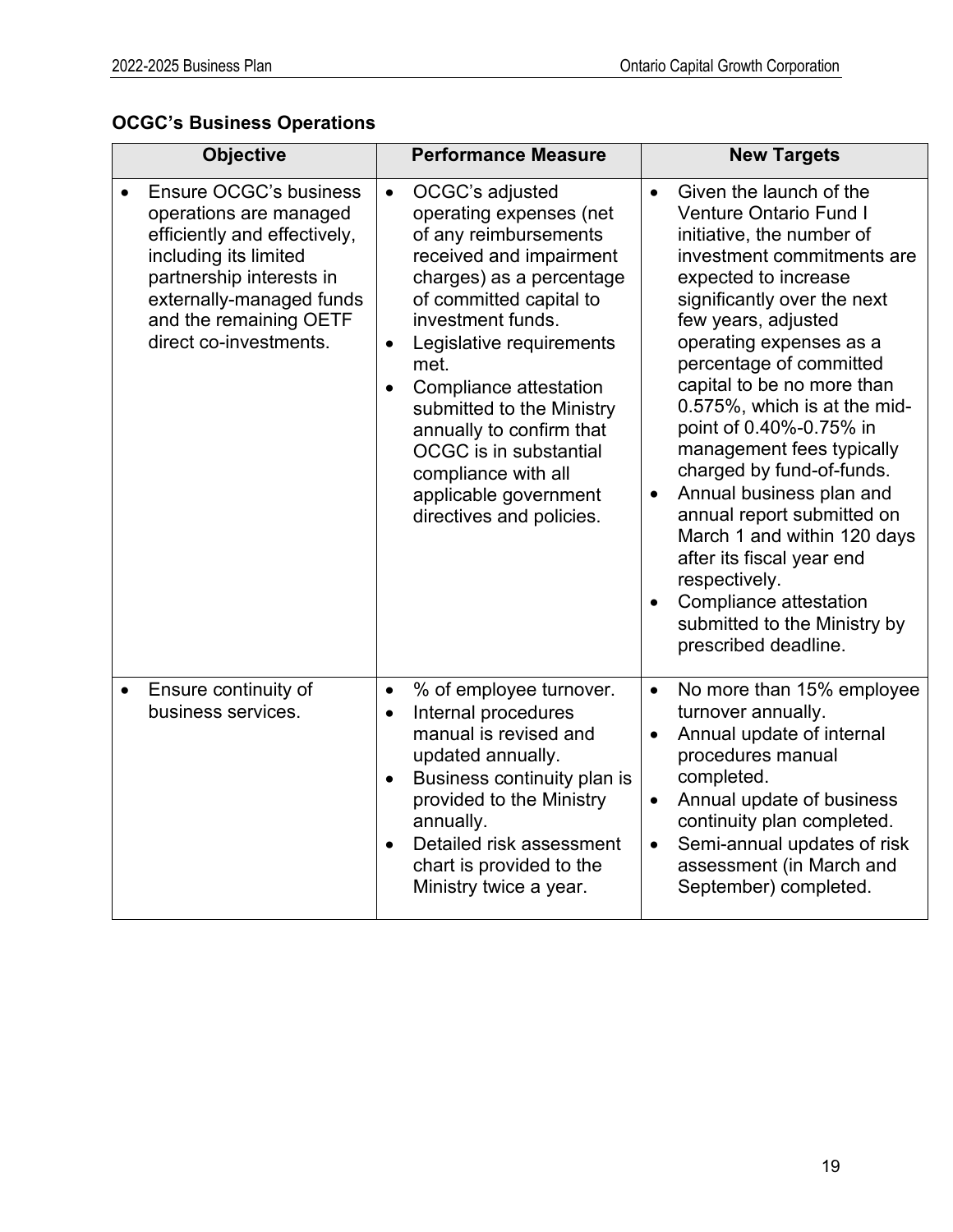## **OCGC's Investment Portfolio**

| <b>Objective</b>                                                                                                                                                    | <b>Performance Measure</b>                                                                                                                                                                                                                                                                                                                                                           | <b>New Targets</b>                                                                                                                                                                                                                                                                                                                                                                                                               |  |  |  |
|---------------------------------------------------------------------------------------------------------------------------------------------------------------------|--------------------------------------------------------------------------------------------------------------------------------------------------------------------------------------------------------------------------------------------------------------------------------------------------------------------------------------------------------------------------------------|----------------------------------------------------------------------------------------------------------------------------------------------------------------------------------------------------------------------------------------------------------------------------------------------------------------------------------------------------------------------------------------------------------------------------------|--|--|--|
| <b>Ensure investment</b><br>portfolio is sufficiently<br>diversified to mitigate<br>financial risks while<br>supporting the Province's<br>venture capital policies. | Number of new strategic<br>$\bullet$<br>fund investments made in<br>alignment with the<br>Province's venture capital<br>policies and the<br><b>Investment Framework.</b><br><b>Investment Framework</b><br>$\bullet$<br>reviewed with Minister<br>annually.                                                                                                                          | A minimum of 3 new fund<br>$\bullet$<br>commitments per fiscal year<br>made across 2-3 target<br>sectors as identified in the<br><b>Investment Framework, with</b><br>the number of new fund<br>commitments in future years<br>to be dependent on available<br>remaining capital and the<br>level of fundraising activity in<br>the market.<br>Completed review of<br>$\bullet$<br><b>Investment Framework with</b><br>Minister. |  |  |  |
| Maintain a positive net<br>$\bullet$<br>multiple of capital across<br><b>OCGC's investment</b><br>portfolio.                                                        | Aggregate net multiple of<br>$\bullet$<br>capital for OCGC<br>investment portfolio.                                                                                                                                                                                                                                                                                                  | Maintain net multiple of<br>$\bullet$<br>capital of at least 1.20x.                                                                                                                                                                                                                                                                                                                                                              |  |  |  |
| Track portfolio activity<br>$\bullet$<br>quarterly and report<br>annually on key<br>performance indicators.                                                         | Obtain key performance<br>$\bullet$<br>indicators and other<br>relevant metrics from the<br>fund managers on a<br>quarterly or annual basis<br>subject to each<br>investments respective<br>partnership agreement;<br>review and ensure<br>adherence to limited<br>partnership agreements;<br>and gather market<br>intelligence with respect to<br>fund commitments/<br>investments. | On a quarterly basis,<br>$\bullet$<br>portfolio summaries including<br>activity and financial<br>summaries are received.<br>Annually, key performance<br>indicators are included with<br>the quarterly portfolio<br>summaries from each fund<br>manager.                                                                                                                                                                         |  |  |  |
| Respond to all capital<br>calls from externally-<br>managed funds by the<br>required deadline.                                                                      | Percentage of capital calls<br>$\bullet$<br>met by the required<br>deadline.                                                                                                                                                                                                                                                                                                         | 100% of capital calls met by<br>$\bullet$<br>the deadline specified by the<br>fund manager.                                                                                                                                                                                                                                                                                                                                      |  |  |  |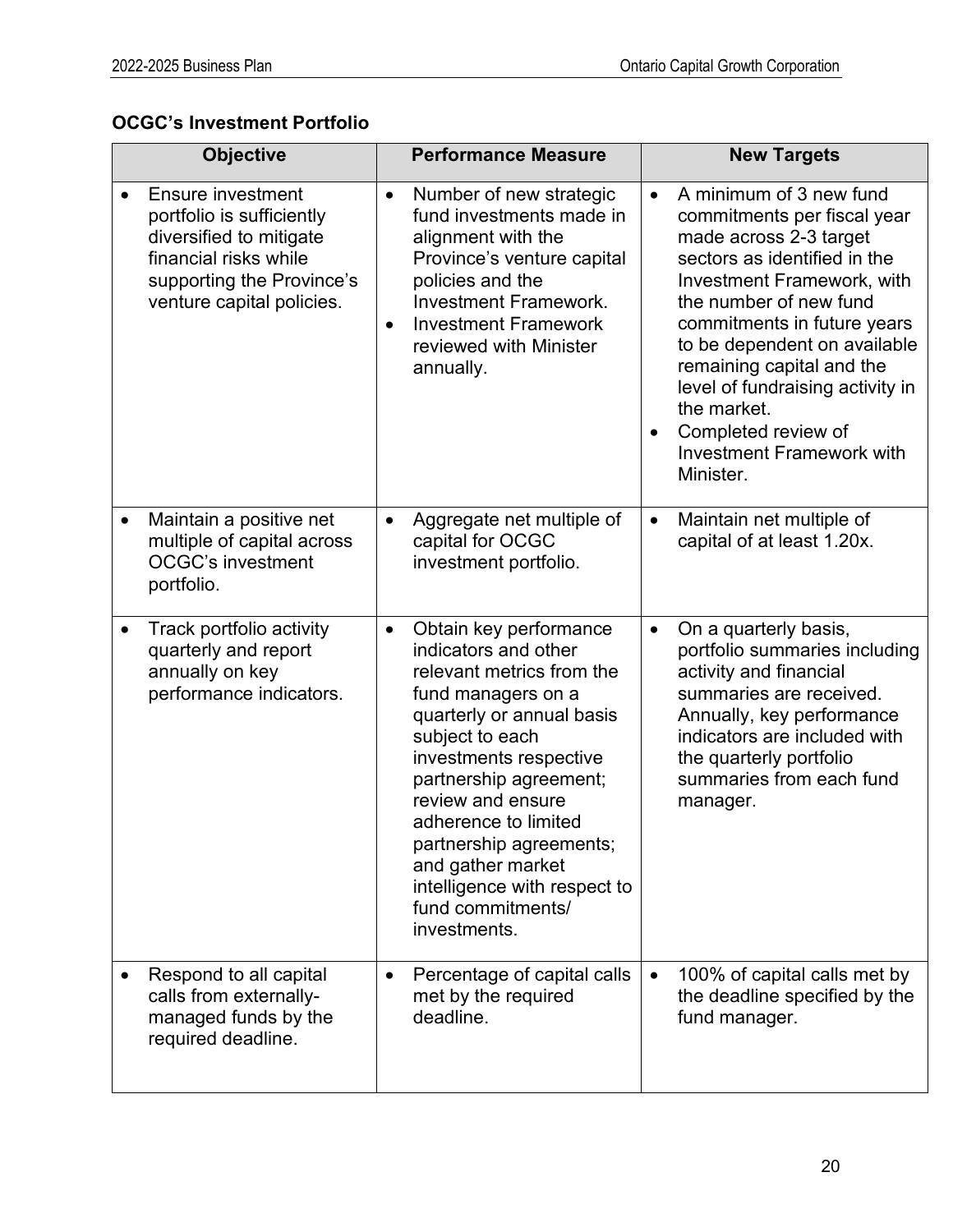| <b>Objective</b>                                                                                                                                                                                                                                                                                                                   | <b>Performance Measure</b>                                                                                                   | <b>New Targets</b>                                                                                                                                                                                                                                              |
|------------------------------------------------------------------------------------------------------------------------------------------------------------------------------------------------------------------------------------------------------------------------------------------------------------------------------------|------------------------------------------------------------------------------------------------------------------------------|-----------------------------------------------------------------------------------------------------------------------------------------------------------------------------------------------------------------------------------------------------------------|
| Develop key relationships<br>and networks (with VC<br>fund managers,<br>technology companies,<br>institutional investors, VC<br>associations, angel<br>investor associations, and<br>innovation-focused<br>organizations) to gather<br>market intelligence for<br>potential investments and<br>venture capital public<br>policies. | Number of meetings with<br>$\bullet$<br>potential investors, fund<br>managers, and other<br>venture capital<br>stakeholders. | Engaging with a minimum of<br>$\bullet$<br>12 fund managers per year<br>that are actively fundraising<br>and seeking an investment<br>commitment from OCGC.<br>Hold a minimum 50 meetings<br>$\bullet$<br>per year with other key<br>relationships and networks |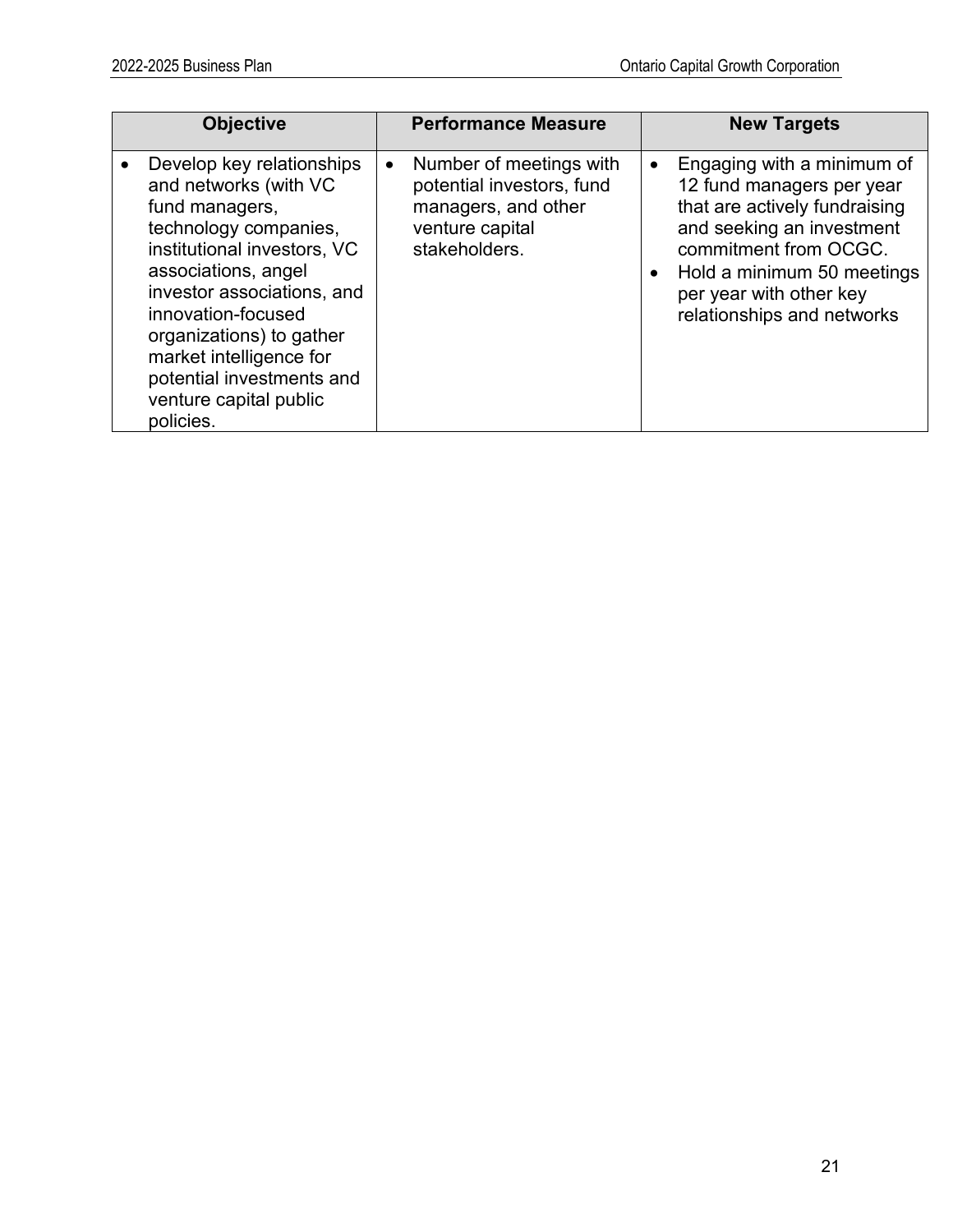# <span id="page-21-0"></span>**7.0 Overview of Corporate Risk Assessment and Management**

| <b>Risk Factor</b>                                     | <b>Description</b>                                                                                                                                        | Likelihood<br><b>of</b><br><b>Occurrence</b> | Impact if<br><b>Risk</b><br><b>Realized</b> | <b>Mitigation Strategy</b>                                                                                                                                                                                                                                                                                                                                                                          |
|--------------------------------------------------------|-----------------------------------------------------------------------------------------------------------------------------------------------------------|----------------------------------------------|---------------------------------------------|-----------------------------------------------------------------------------------------------------------------------------------------------------------------------------------------------------------------------------------------------------------------------------------------------------------------------------------------------------------------------------------------------------|
| Human<br><b>Resources</b><br><b>Risk</b>               | <b>Risk that OCGC</b><br>does not have<br>sufficient staff<br>resources or<br>loses key senior<br>staff to deliver on<br>its mandate.                     | High                                         | High                                        | Review organizational needs on<br>an annual basis and work with<br>the Ministry to take corrective<br>action as needed.                                                                                                                                                                                                                                                                             |
| Financial<br><b>Risk</b>                               | Potential<br>weakness in<br>capital markets<br>could make it<br>more difficult to<br>recoup OCGC<br>investments<br>through exits.                         | Medium                                       | High                                        | <b>OCGC</b> monitors the<br>performance of its investment<br>portfolio by reviewing the OETF<br>semi-annual valuation reports<br>from its external service<br>provider and the quarterly<br>reports provided by the fund<br>managers. Any potentially<br>adverse situation with respect to<br>the portfolio is reviewed and a<br>course of action is developed to<br>best remediate such situation. |
| Operational<br><b>Risk</b>                             | <b>Business</b><br>continuity risk in<br>the event of<br>disasters or other<br>events.                                                                    | Medium                                       | Medium                                      | OCGC's business continuity<br>plan is reviewed, updated and<br>approved annually to ensure the<br>agency is prepared for<br>disruption to standard working<br>conditions. Systems,<br>procedures and controls are in<br>place and key staff are<br>adequately prepared to ensure<br>continuity of operations.                                                                                       |
| <b>Strategic</b><br><b>Risk</b><br>(Policy<br>Changes) | Changes made<br>by the Province to<br>current venture<br>capital policies<br>could result in<br>additional<br>changes to<br>responsibilities for<br>OCGC. | Medium                                       | High                                        | Monitor, assess, and respond to<br>policy development matters in<br>support of the Province's<br>venture capital policies and<br>plans. Provide technical<br>analysis and advice to support<br>the policy process.                                                                                                                                                                                  |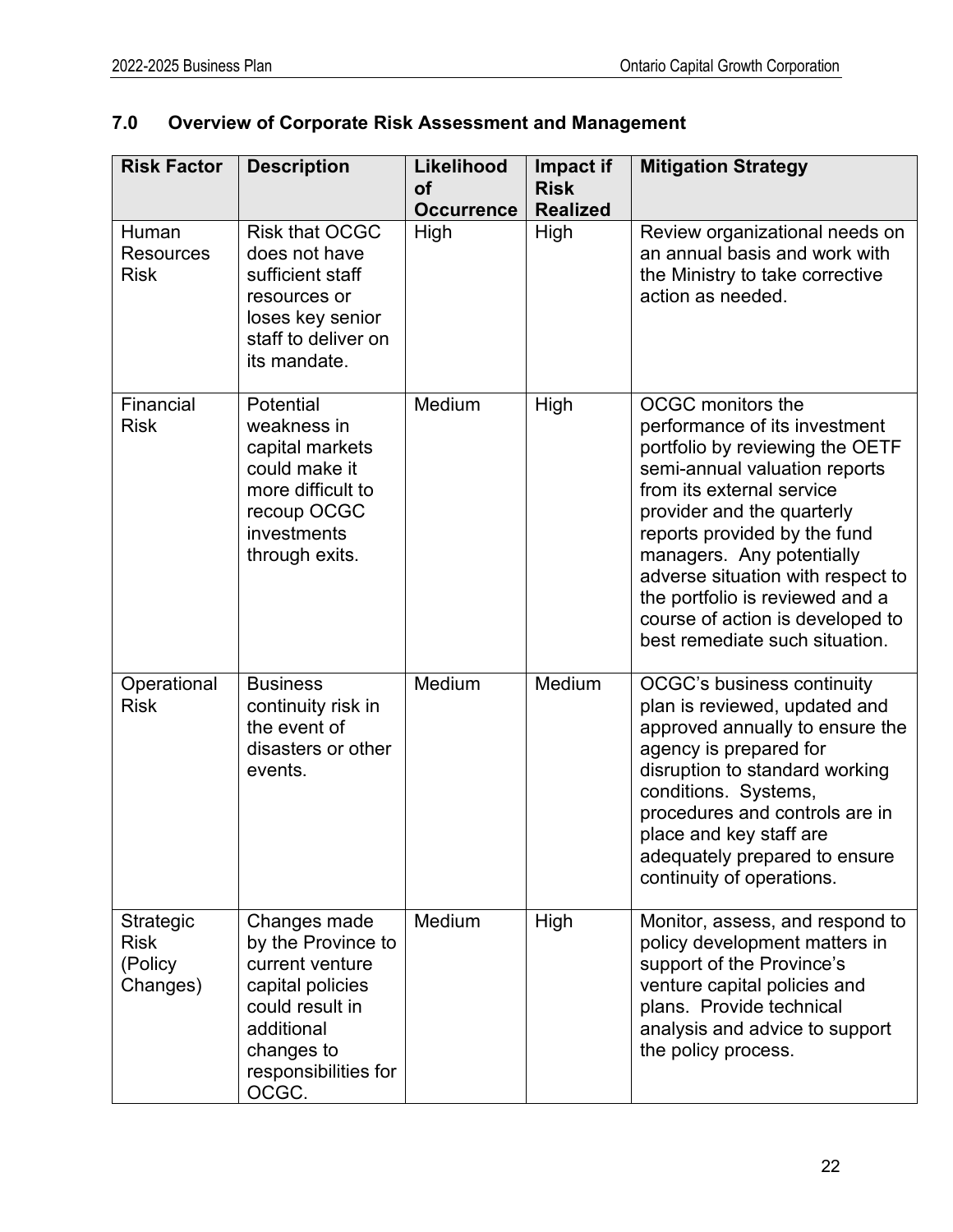#### <span id="page-22-0"></span>**8.0 Human Resources**

OCGC's full-time equivalents ("FTEs") are included as part of the Ministry's overall FTE count. The Ministry's cost of eight (8) OCGC positions and associated overhead are fully recoverable from OCGC. Only one (1) of these positions is excluded from collective bargaining. Employees are compensated in accordance with Part III of the *Public Service of Ontario Act, 2006* (Ontario) and employees earning more than \$100,000 annually are subject to the *Public Sector Salary Disclosure Act, 1996* (Ontario).

OCGC's staffing levels are lean compared to public sector bodies with similar economic development mandates, such as BDC and Investissement Québec. Given the lean staffing model and to ensure prudent operations, OCGC is also supported by a limited number of external service providers having specialized knowledge in fund evaluation, direct co-investments and fund investments, as well as audit and accounting services. If the agency is approved by the Government to deliver additional initiatives, OCGC would seek approval for additional resources as appropriate.

OCGC works with the Ministry's Strategic Human Resources Business Unit to implement and maintain the Province's human resources strategies, policies, and practices.

#### <span id="page-22-1"></span>**9.0 Communication Plan**

As set out in the Memorandum of Understanding between the Minister and Chair of the Board (the "MOU"), OCGC works closely with the Ministry when news releases or announcements are scheduled to be released to the public, including industry stakeholders, in accordance with the MOU's public communications protocol. Under the MOU, the Deputy Minister of the Ministry of Economic Development, Job Creation and Trade (the "Ministry") is responsible for ensuring that the Ministry provides communications services to OCGC, including, but not limited to, drafting of news releases related to OCGC's venture capital initiatives and subject to approval by both the Ministry and OCGC. As previously directed, OCGC will continue to work with selected fund managers and the Ministry to publicly announce investment commitments made under the Venture Ontario Fund I.

Updates related to OCGC can be found on its website, [www.ocgc.gov.on.ca.](http://www.ocgc.gov.on.ca/) The site includes OCGC's annual business plan, annual report and relevant portfolio related information including new investments and successful exits. OCGC's annual financial statements are also available in Volume 2 of the Public Accounts of Ontario.

Updates on the externally-managed funds can be found at the following websites.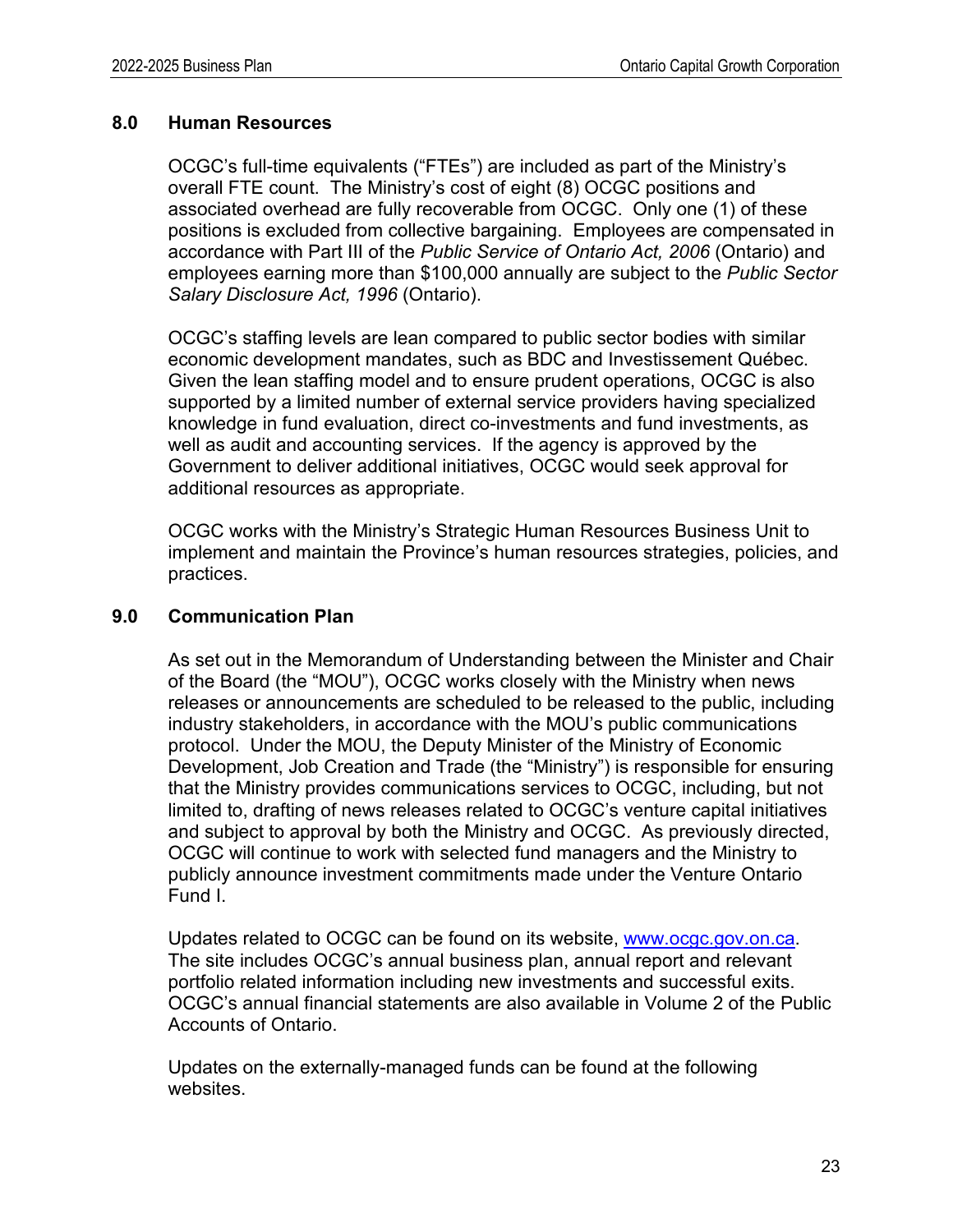| <b>Externally-Managed Funds</b> | <b>Website</b>             |
|---------------------------------|----------------------------|
| <b>OVCF</b>                     | www.ovcf.com               |
| <b>NVCF</b>                     | www.northleafcapital.com   |
| SUVF I                          | <b>WWW.SUV.VC</b>          |
| Yaletown IGF I and IGF II       | www.yaletown.com           |
| Lumira III and Lumira IV        | www.lumiraventures.com     |
| Genesys III                     | www.genesyscapital.com     |
| Amplitude I                     | https://amplitudevc.com/en |
| Whitecap V                      | https://whitecapvp.com/    |

OCGC responds to inquiries from the public regarding its mandate and responsibilities as required, in a timely manner and in accessible formats as requested.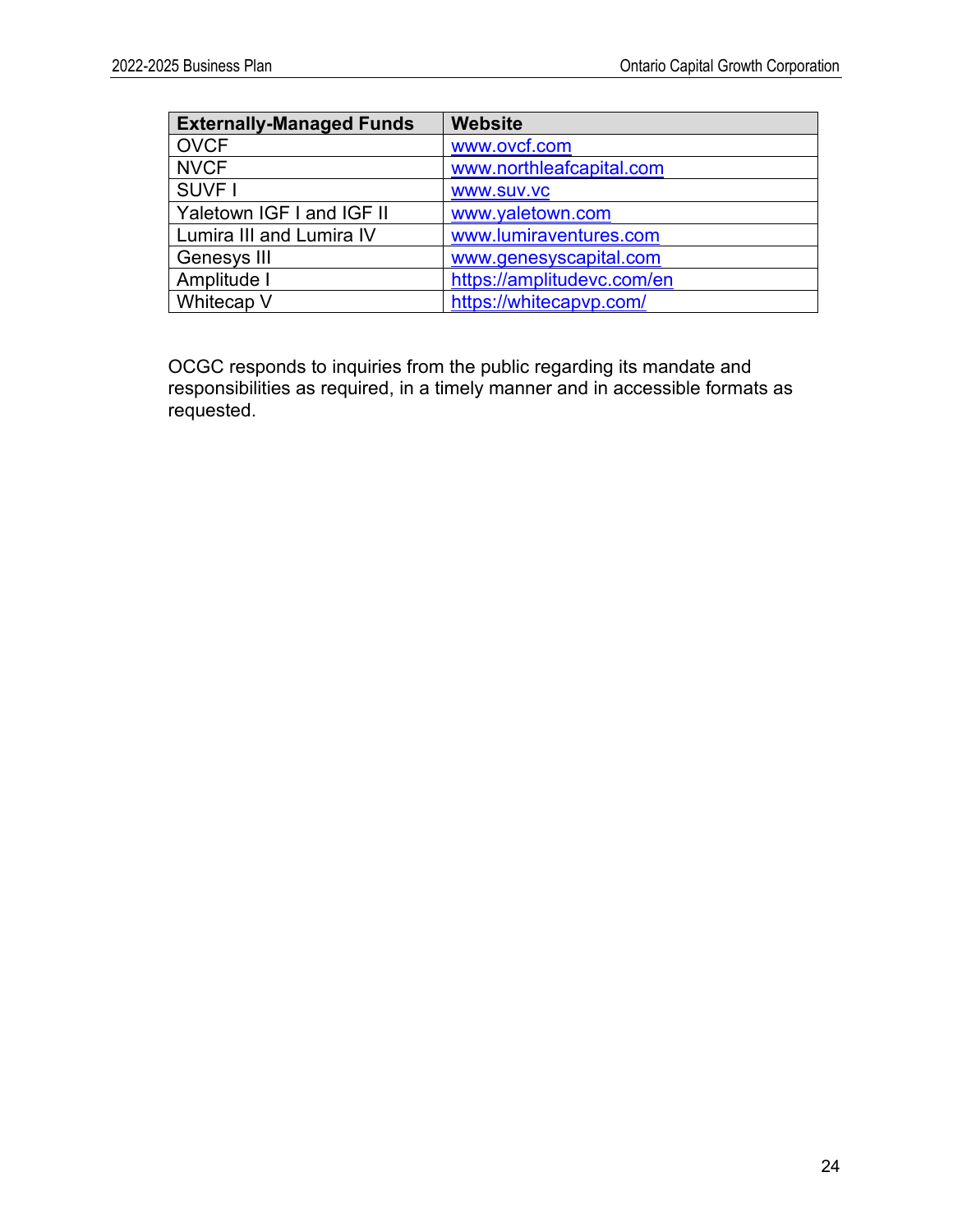#### <span id="page-24-0"></span>**10.0 Overview of 2021-22 Results**

In last year's mandate letter, the government included a number of general priorities for all agencies to help ensure that agencies act in the best interests of Ontarians by being efficient, effective, and providing value for money to taxpayers. Accordingly, OCGC conducted its operations in alignment with these priorities, including:

- 1. Competitiveness, sustainability and expenditure management
	- Operating within the agency's allocations.
	- Identifying and pursuing opportunities to improve program sustainability.
	- Identifying and pursuing efficiencies and savings.
	- Complying with applicable direction related to Realty Interim Measures and Agency Office Location Criteria.
- 2. Transparency and accountability
	- Abiding by applicable government directives and policies and ensuring transparency and accountability in reporting.
	- Adhering to requirements of the *Agencies and Appointment Directive*, and responding to audit findings, where applicable.
	- Identifying appropriate skills, knowledge and experience needed to effectively support the board's role in agency governance and accountability.
- 3. Risk management
	- Developing and implementing an effective process for the identification, assessment and mitigation of risks, including planning for and responding to emergency situations such as COVID-19.
- 4. Workforce management
	- Optimizing the agency's workforce to enable efficient and effective fulfilment of government priorities.
- 5. Data collection
	- Improving how the agency uses data in decision-making, information sharing and reporting, including by leveraging available or new data solutions to inform outcome-based reporting and improve service delivery
	- Supporting transparency and data sharing with the Ministry, as appropriate.
- 6. Digital delivery and customer services.
	- Using a variety of approaches or tools to ensure service delivery in all situations, including COVID-19.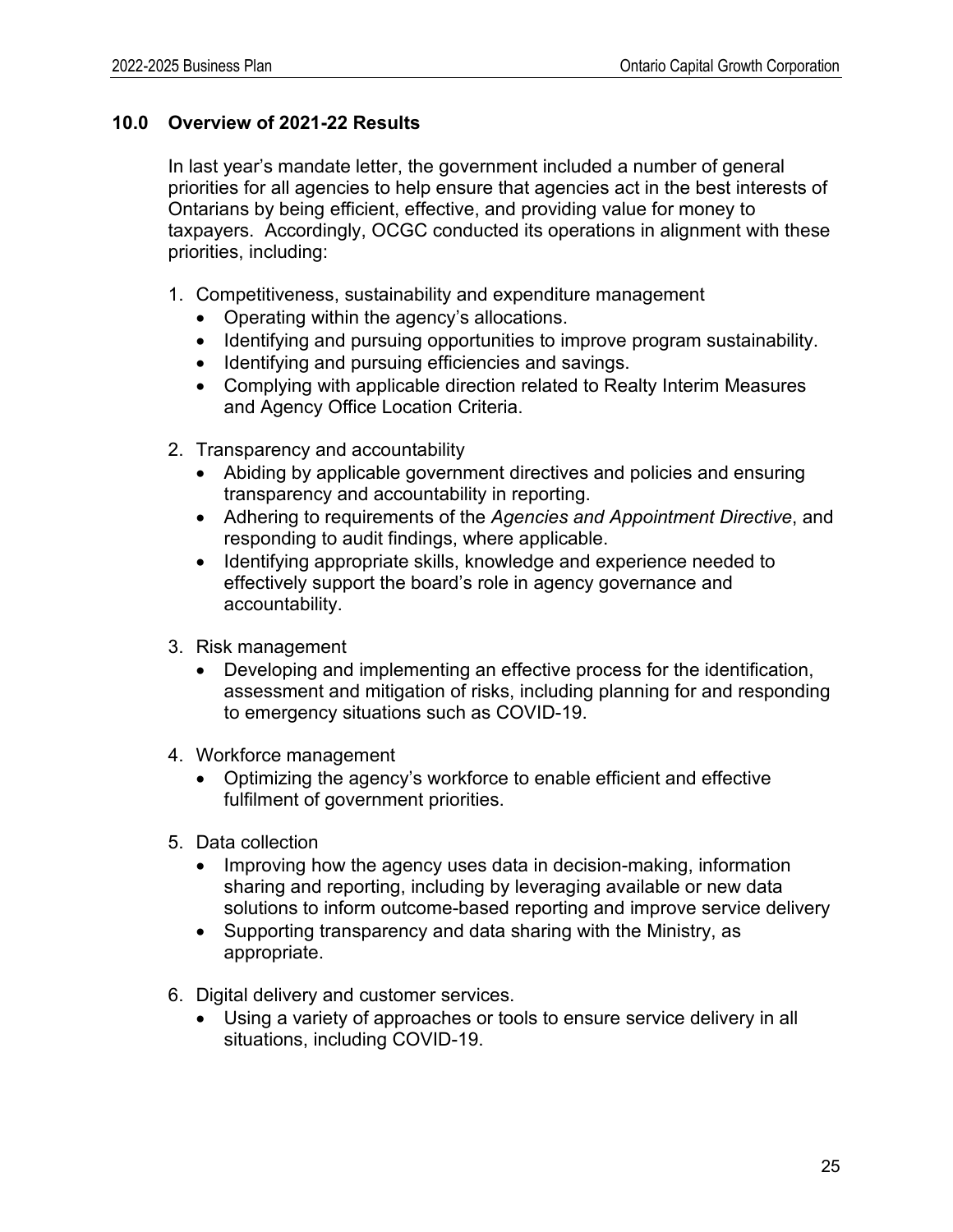As of the date of this report, OCGC is substantially on track to meet its fiscal 2021-22 targets (i.e. from April 1, 2021 to March 31, 2022):

# **OCGC's Business Operations**

| <b>Objective</b>                                                                                                                                                                                                                                 | <b>Performance</b><br><b>Measure</b>                                                                                                                                                                                                                                                                                                                                   | <b>Previous</b><br><b>Targets</b>                                                                                                                                                                                                                                                                                                                                                                                                                                                                                                    | <b>Results</b>                                                                                                                                                                                                                                                                                                                                                                                                                               |
|--------------------------------------------------------------------------------------------------------------------------------------------------------------------------------------------------------------------------------------------------|------------------------------------------------------------------------------------------------------------------------------------------------------------------------------------------------------------------------------------------------------------------------------------------------------------------------------------------------------------------------|--------------------------------------------------------------------------------------------------------------------------------------------------------------------------------------------------------------------------------------------------------------------------------------------------------------------------------------------------------------------------------------------------------------------------------------------------------------------------------------------------------------------------------------|----------------------------------------------------------------------------------------------------------------------------------------------------------------------------------------------------------------------------------------------------------------------------------------------------------------------------------------------------------------------------------------------------------------------------------------------|
| Ensure OCGC's<br>$\bullet$<br>business<br>operations are<br>managed efficiently<br>and effectively,<br>including its limited<br>partnership<br>interests in<br>externally-managed<br>funds and the<br>remaining OETF<br>investment<br>portfolio. | <b>OCGC</b> operating<br>$\bullet$<br>expenses <sup>12</sup> as a<br>percentage of<br>committed<br>capital<br>Legislative<br>$\bullet$<br>requirements<br>met.<br>Compliance<br>attestation<br>submitted to the<br>Ministry annually<br>to confirm that<br>OCGC is in<br>substantial<br>compliance with<br>all applicable<br>government<br>directives and<br>policies. | Operating<br>$\bullet$<br>expenses as<br>a percentage<br>of committed<br>capital is no<br>more than<br>0.25%, which<br>is significantly<br>below<br>management<br>fees charged<br>by fund-of-<br>funds<br>managers of<br>typically<br>between<br>$0.4\% - 0.75\%$ .<br>Annual<br>$\bullet$<br>business plan<br>and annual<br>report<br>submitted on<br>March 1 and<br>within 120<br>days after its<br>fiscal year<br>end<br>respectively.<br>Compliance<br>attestation<br>submitted to<br>the Ministry<br>by prescribed<br>deadline. | Operating expenses<br>$\bullet$<br>were below \$1.3 million<br>for the year ended<br>March 31, 2021, which<br>is below operating<br>expenses of the prior<br>year and below the<br>$0.4\%$ - 0.75% fees<br>typically charged by<br>fund-of funds.<br>Annual business plan<br>$\bullet$<br>and annual report<br>submitted by the<br>required deadline.<br>Compliance attestation<br>submitted to the<br>Ministry by the required<br>deadline. |

<span id="page-25-0"></span><sup>&</sup>lt;sup>12</sup> Operating expenses are net of any reimbursements received and non-cash impairment charges.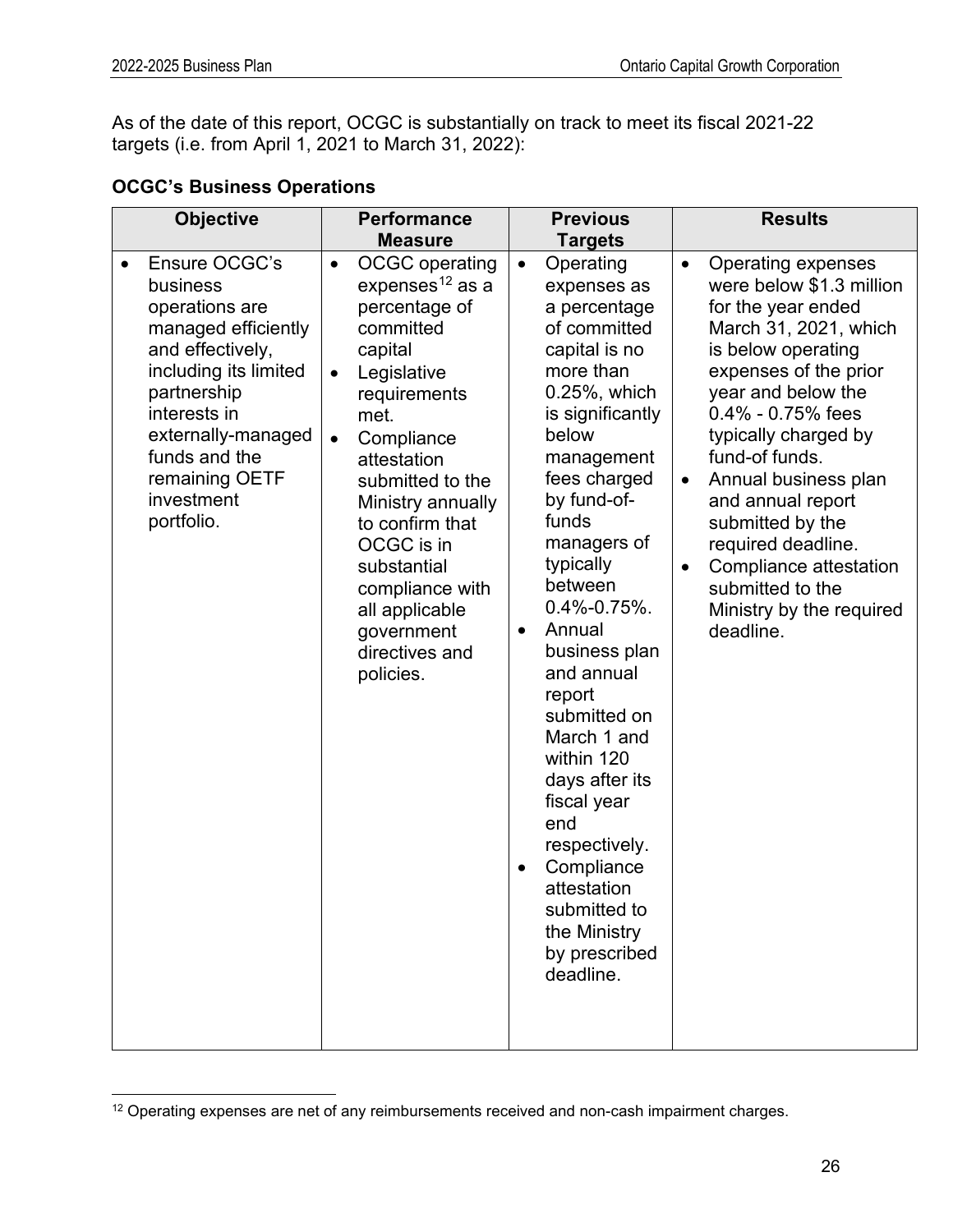|           | <b>Objective</b>                           | <b>Performance</b><br><b>Measure</b>                                                                                                                                                                                                                                                                                                      | <b>Previous</b><br><b>Targets</b>                                                                                                                                                                                                                                                                                                                            | <b>Results</b>                                                                                                                                                                                                                                                                                                                                                                                               |
|-----------|--------------------------------------------|-------------------------------------------------------------------------------------------------------------------------------------------------------------------------------------------------------------------------------------------------------------------------------------------------------------------------------------------|--------------------------------------------------------------------------------------------------------------------------------------------------------------------------------------------------------------------------------------------------------------------------------------------------------------------------------------------------------------|--------------------------------------------------------------------------------------------------------------------------------------------------------------------------------------------------------------------------------------------------------------------------------------------------------------------------------------------------------------------------------------------------------------|
| $\bullet$ | Ensure continuity of<br>business services. | % of employee<br>$\bullet$<br>turnover.<br>Internal<br>$\bullet$<br>procedures<br>manual is<br>revised and<br>updated<br>annually.<br><b>Business</b><br>$\bullet$<br>continuity plan is<br>provided to the<br>Ministry<br>annually.<br>Detailed risk<br>$\bullet$<br>assessment<br>chart is provided<br>to the Ministry<br>twice a year. | No more than<br>$\bullet$<br>15%<br>employee<br>turnover<br>annually.<br>Annual<br>$\bullet$<br>update of<br>internal<br>procedures<br>manual<br>completed.<br>Annual<br>$\bullet$<br>update of<br>business<br>continuity<br>plan<br>completed.<br>Semi-annual<br>$\bullet$<br>updates of<br>risk<br>assessment<br>(in March and<br>September)<br>completed. | One staff member took<br>$\bullet$<br>a secondment during<br>the fiscal year,<br>representing a 12.5%<br>annual employee<br>turnover.<br>Annual update of<br>$\bullet$<br>internal procedures<br>manual completed.<br>Annual update of<br>$\bullet$<br>business continuity plan<br>completed.<br>Semi-annual risk<br>$\bullet$<br>assessments<br>completed and tabled<br>with the Audit & Risk<br>Committee. |

# **OCGC's Investment Portfolio**

|           | <b>Objective</b>                                                                                                                                                               |           | <b>Performance</b><br><b>Measure</b>                                                                                                                             |           | <b>Previous Targets</b>                                                                                                                                                                                                                                                                     |           | <b>Results</b>                                                                                                                             |
|-----------|--------------------------------------------------------------------------------------------------------------------------------------------------------------------------------|-----------|------------------------------------------------------------------------------------------------------------------------------------------------------------------|-----------|---------------------------------------------------------------------------------------------------------------------------------------------------------------------------------------------------------------------------------------------------------------------------------------------|-----------|--------------------------------------------------------------------------------------------------------------------------------------------|
| $\bullet$ | Ensure<br>investment<br>portfolio is<br>sufficiently<br>diversified to<br>mitigate<br>financial risks<br>while<br>supporting the<br>Province's<br>venture capital<br>policies. | $\bullet$ | Number of new<br>strategic fund<br>investments<br>made in<br>alignment with<br>the Province's<br>venture capital<br>policies and the<br>Investment<br>Framework. | $\bullet$ | Starting in 2021-<br>2022 with a<br>minimum of 3 new<br>fund commitments<br>made across 2-3<br>target sectors as<br>identified in the<br>Investment<br>Framework, with<br>the number of new<br>fund commitments<br>in future years to<br>be dependent on<br>available<br>remaining capital. | $\bullet$ | 3 new fund<br>commitments were<br>formally made as of<br>the date of this report<br>made in alignment<br>with the investment<br>framework. |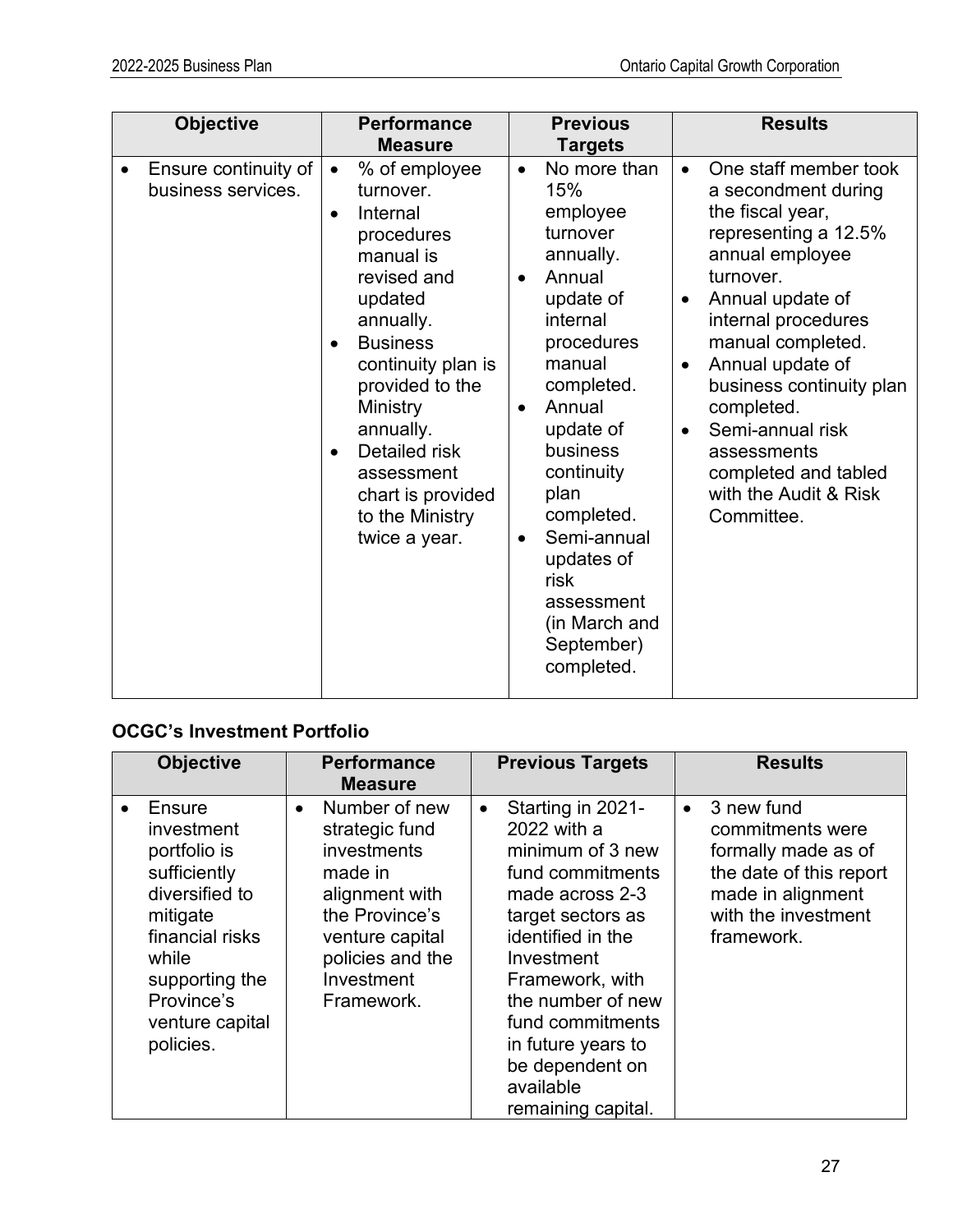|           | <b>Objective</b>                                                                                        |           | <b>Performance</b><br><b>Measure</b>                                                                                                                                                                                                                                                                                                                                                                  |           | <b>Previous Targets</b>                                                                                                                                                                                                                                    |           | <b>Results</b>                                                                                            |
|-----------|---------------------------------------------------------------------------------------------------------|-----------|-------------------------------------------------------------------------------------------------------------------------------------------------------------------------------------------------------------------------------------------------------------------------------------------------------------------------------------------------------------------------------------------------------|-----------|------------------------------------------------------------------------------------------------------------------------------------------------------------------------------------------------------------------------------------------------------------|-----------|-----------------------------------------------------------------------------------------------------------|
| $\bullet$ | Maintain a<br>positive net<br>multiple of<br>capital across<br>OCGC's<br>investment<br>portfolio.       | $\bullet$ | Aggregate net<br>multiple of<br>capital for<br><b>OCGC</b><br>investment<br>portfolio.                                                                                                                                                                                                                                                                                                                | $\bullet$ | Maintain net<br>multiple of capital<br>of at least 1.20x.                                                                                                                                                                                                  | $\bullet$ | Net multiple of capital<br>of 1.40x as at March<br>31, 2021.13                                            |
| ٠         | Track portfolio<br>activity<br>quarterly and<br>report annually<br>on key<br>performance<br>indicators. | $\bullet$ | Obtain key<br>performance<br>indicators and<br>other relevant<br>metrics from the<br>fund managers<br>on a quarterly or<br>annual basis<br>subject to each<br>investments<br>respective<br>partnership<br>agreement;<br>review and<br>ensure<br>adherence to<br>limited<br>partnership<br>agreements;<br>and gather<br>market<br>intelligence with<br>respect to fund<br>commitments/<br>investments. | $\bullet$ | On a quarterly<br>basis, portfolio<br>summaries<br>including activity<br>and financial<br>summaries are<br>received. Annually,<br>key performance<br>indicators are<br>included with the<br>quarterly portfolio<br>summaries from<br>each fund<br>manager. | $\bullet$ | Portfolio summaries<br>and annual key<br>performance<br>indicators received<br>from each fund<br>manager. |
|           | Respond to all<br>capital calls<br>from externally-<br>managed funds<br>by the required<br>deadline.    | $\bullet$ | Percentage of<br>capital calls met<br>by the required<br>deadline.                                                                                                                                                                                                                                                                                                                                    | $\bullet$ | 100% of capital<br>calls met by the<br>deadline specified<br>by the fund<br>manager.                                                                                                                                                                       | $\bullet$ | All capital calls met by<br>the required deadline.                                                        |

<span id="page-27-0"></span><sup>&</sup>lt;sup>13</sup> Multiple of capital represents the return to the Corporation before OCGC's expenses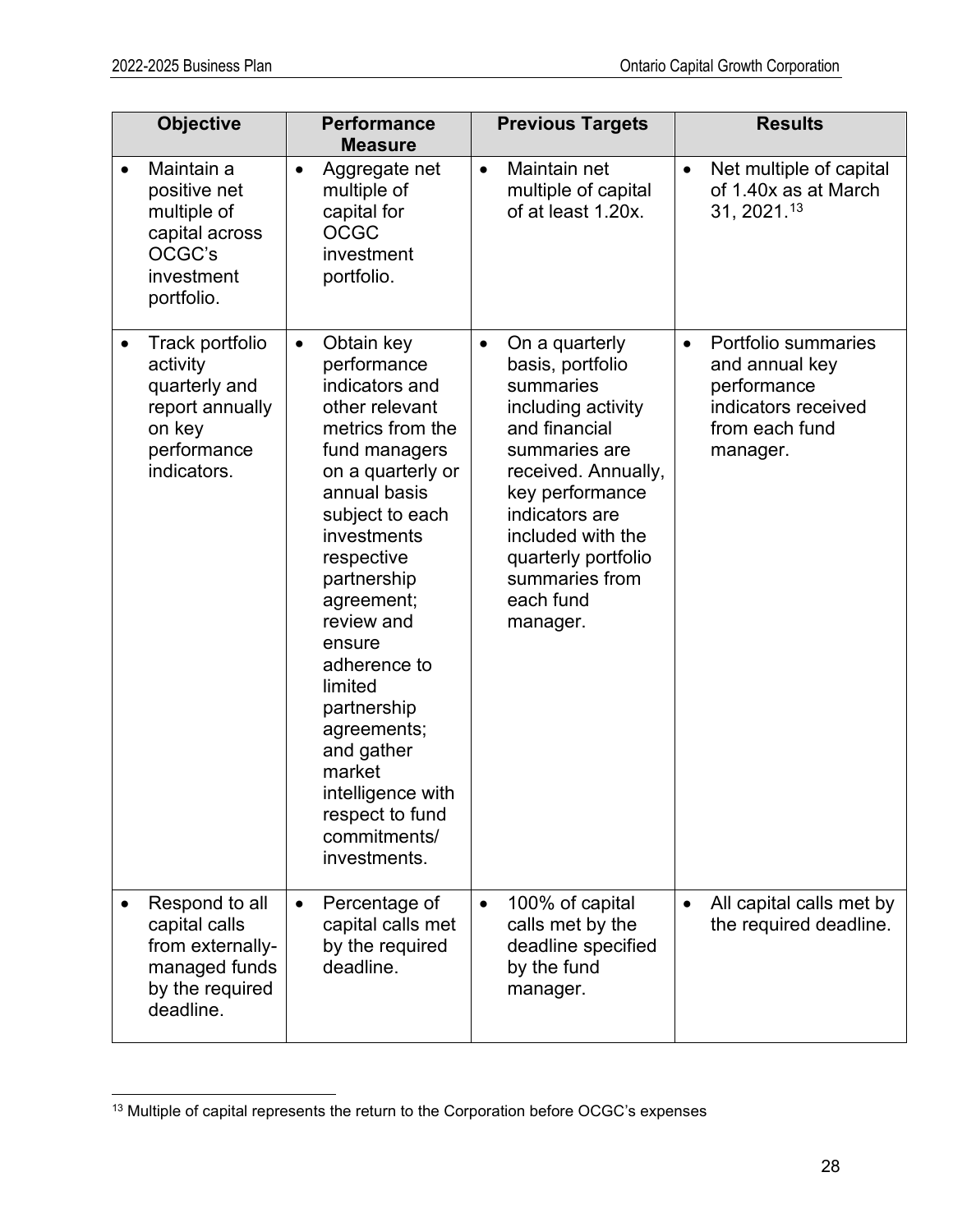|   | <b>Objective</b>                                                                                                                                                                                                                                                                                                                                                  |           | <b>Performance</b><br><b>Measure</b>                                                                                     |                        | <b>Previous Targets</b>                                                                                                                                                                                                                                 |                        | <b>Results</b>                                                                                                                               |
|---|-------------------------------------------------------------------------------------------------------------------------------------------------------------------------------------------------------------------------------------------------------------------------------------------------------------------------------------------------------------------|-----------|--------------------------------------------------------------------------------------------------------------------------|------------------------|---------------------------------------------------------------------------------------------------------------------------------------------------------------------------------------------------------------------------------------------------------|------------------------|----------------------------------------------------------------------------------------------------------------------------------------------|
| ٠ | Develop key<br>relationships<br>and networks<br>(with VC fund<br>managers,<br>technology<br>companies,<br>institutional<br>investors, VC<br>associations,<br>angel investor<br>associations,<br>and innovation-<br>focused<br>organizations)<br>to gather<br>market<br>intelligence for<br>potential<br>investments<br>and venture<br>capital public<br>policies. | $\bullet$ | Number of<br>meetings with<br>potential<br>investors, fund<br>managers, and<br>other venture<br>capital<br>stakeholders. | $\bullet$<br>$\bullet$ | Engaging with a<br>minimum of 12<br>fund managers per<br>year that are<br>actively fundraising<br>and seeking an<br>investment<br>commitment from<br>OCGC.<br>Hold a minimum<br>50 meetings per<br>year with other key<br>relationships and<br>networks | $\bullet$<br>$\bullet$ | Engaged with 30<br>active fund managers<br>Minimum target of 50<br>meetings with other<br>key relationships and<br>networks was<br>achieved. |

To receive any section of this report, or the report in its entirety, in a more accessible, alternative format, please contact ocgc@ontario.ca.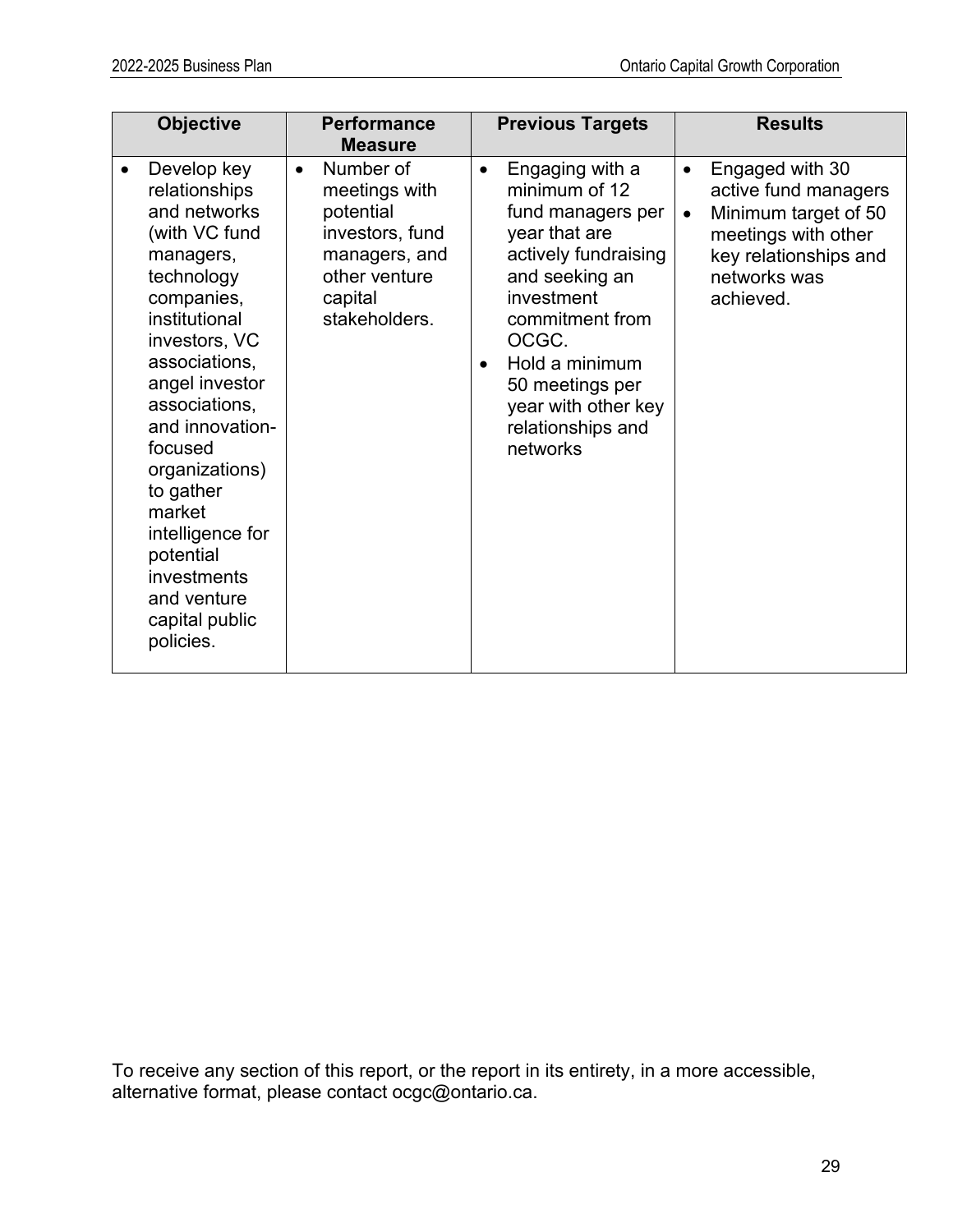## <span id="page-29-0"></span>**Appendix A: Financials**

## **Proposed Operating Expenditures, Projected Revenues & Funding Requirements**

OCGC is a Board-governed provincial agency. It has a legislated requirement to issue audited financial statements for the fiscal year, which are approved by its Board of Directors and to formally submit these to the Minister within 120 days after the end of every fiscal year. The financial statements summarize OCGC's revenue and expenditures and are tabled in the Legislature once approved by the Minister. The statements are also included in the Public Accounts of Ontario. OCGC's financial results are consolidated with those of the Province for Public Accounts and Budget purposes.

OCGC's annual business plan sets out the operating expenditures and revenues of the OCGC in the past fiscal year with a forecast over the next three fiscal periods, as well as the corresponding projection for the Statements of Financial Position<sup>[14](#page-29-1)</sup>.

**Note:** For the Statement of Operations & Changes in Accumulated Operating Surplus, no speculations are taken with respect to investment income in funds, gains/(losses) in funds, impairment in funds or foreign exchange gains/(losses) subsequent to the year ending March 31, 2022. The values of these financial assets are held constant only for budgeting purposes.

<span id="page-29-1"></span><sup>&</sup>lt;sup>14</sup> These statements are consistent with Public Sector Accounting Standards.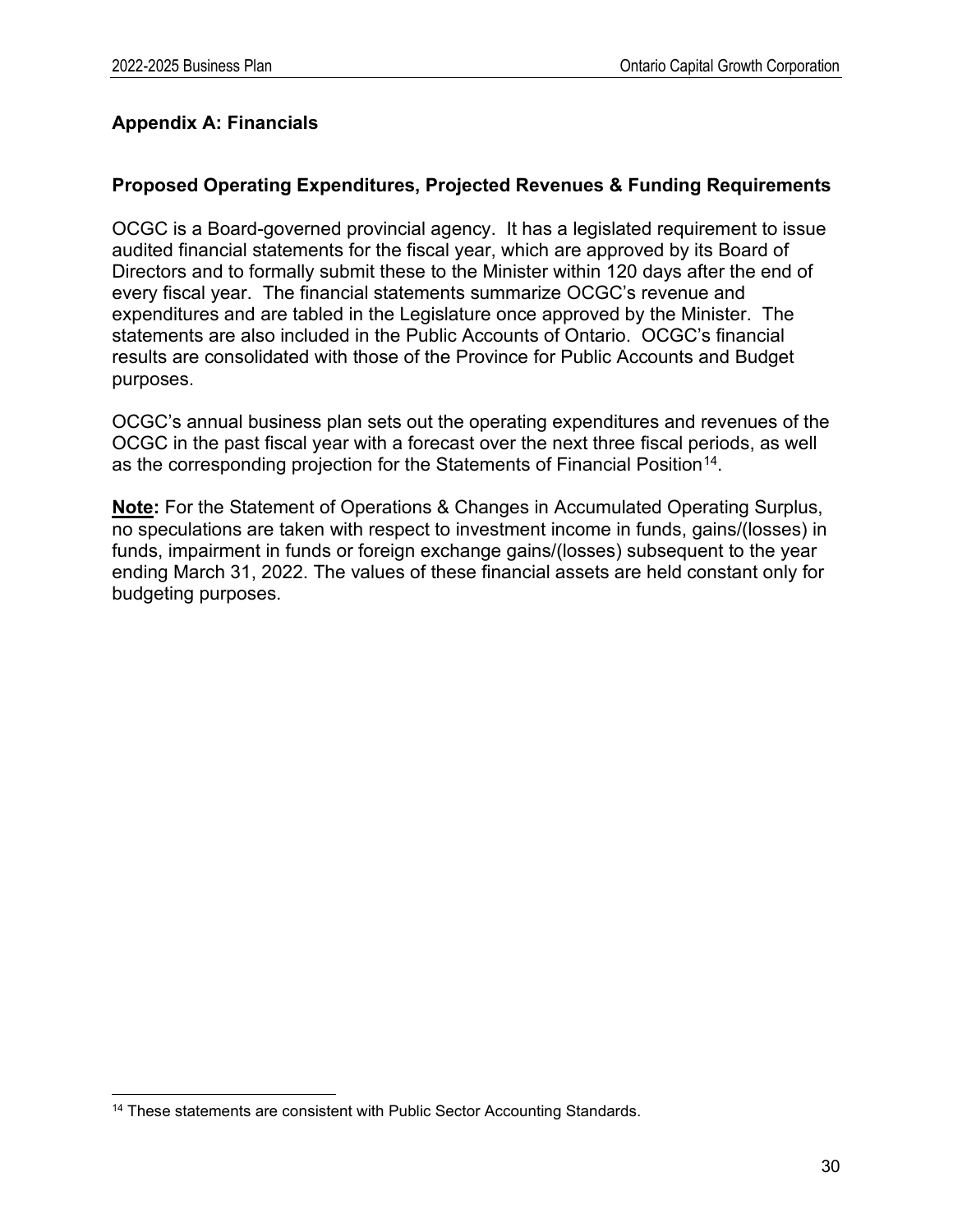| Table 1:                                                                |                                                  |                                |         |                                                    |                |
|-------------------------------------------------------------------------|--------------------------------------------------|--------------------------------|---------|----------------------------------------------------|----------------|
| <b>Statements of Operating</b><br><b>Expenditures</b>                   | Actual<br>results for<br>the initial<br>6 months | Forecast<br>for $12$<br>months |         | Forecast for the fiscal years<br>ending March 31st |                |
| All figures are unaudited<br>(\$,000)                                   | of fiscal<br>2021-22                             | of fiscal<br>2021-22           | 2022-23 | 2023-24                                            | 2024-25        |
| <b>Shared operating costs</b><br>with the Ministry:<br>Salaries & wages | 396                                              | 644                            | 833     | 866                                                | 901            |
| <b>Benefits</b>                                                         | 47                                               | 100                            | 135     | 146                                                | 152            |
| Transportation &<br>communications                                      | $\overline{2}$                                   | 4                              | 5       | 5                                                  | 5              |
| <b>Services</b>                                                         | 41                                               | 52                             | 55      | 58                                                 | 61             |
| Accommodations                                                          |                                                  | 102                            | 107     | 112                                                | 118            |
| Supplies & equipment                                                    | 1                                                | $\overline{2}$                 | 2       | $\overline{2}$                                     | $\overline{2}$ |
| Total reimbursements to<br>the Ministry                                 | 487                                              | 904                            | 1,137   | 1,189                                              | 1,239          |
| <b>Other direct operating</b><br>expenses:                              |                                                  |                                |         |                                                    |                |
| Cash management<br>fees                                                 | 15                                               | 32                             | 64      | 52                                                 | 80             |
| <b>Professional services</b><br>fees $15$                               | 152                                              | 569                            | 715     | 536                                                | 562            |
| <b>Board and committee</b><br>member expenses                           | $\overline{2}$                                   | 6                              | 6       | $\overline{7}$                                     | $\overline{7}$ |
| <b>Total ODOE</b>                                                       | 169                                              | 607                            | 785     | 595                                                | 649            |
| <b>Total direct operating</b><br>expenses                               | 656                                              | 1,511                          | 1,922   | 1,784                                              | 1,888          |

<span id="page-30-0"></span><sup>&</sup>lt;sup>15</sup> Professional services fees includes external service providers having specialized investment knowledge in fund evaluation, direct co-investment and fund-of-fund investments, as well as audit, bookkeeping and legal services.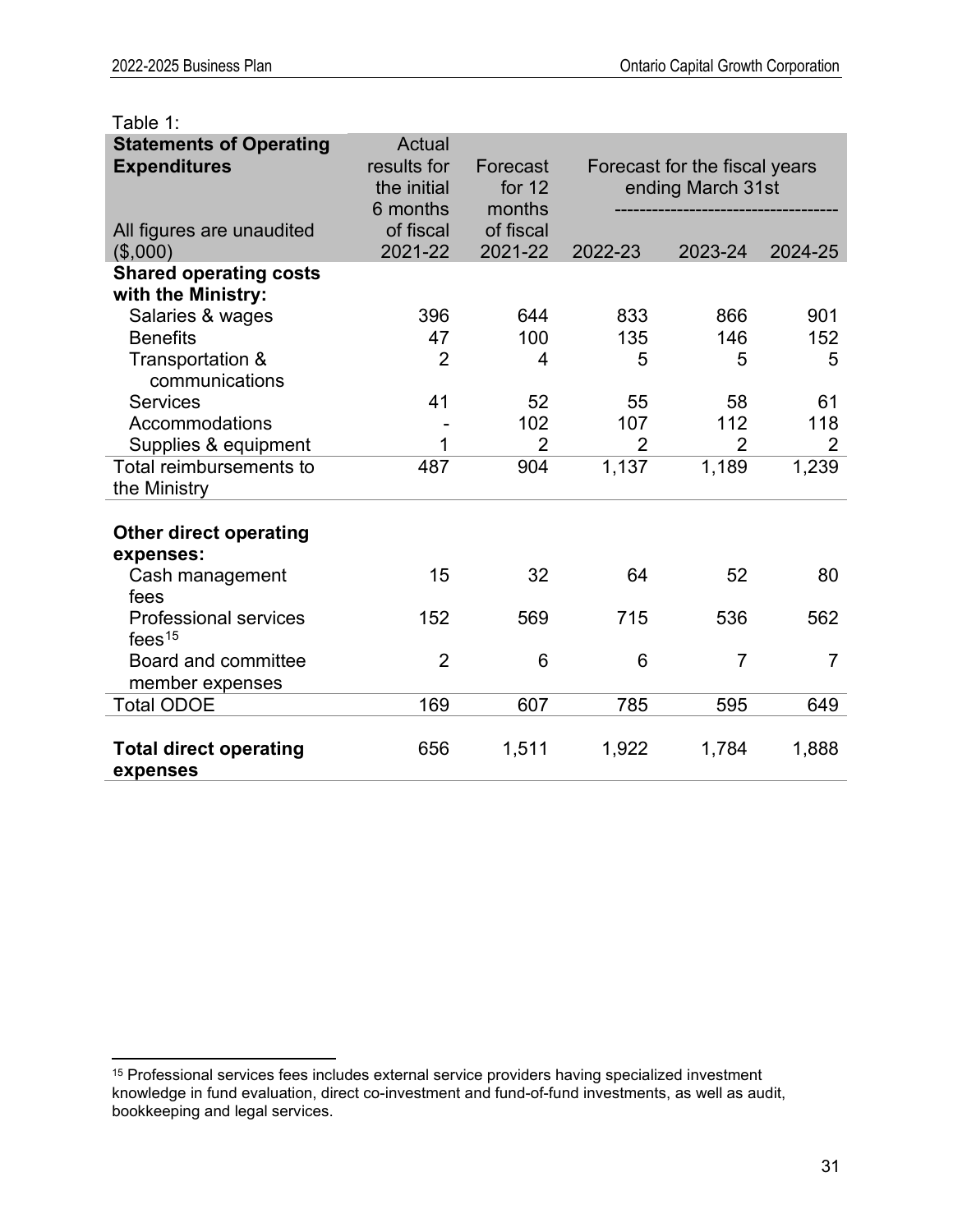| Taple 2:                                                               |                              |                     |                               |                   |                |  |
|------------------------------------------------------------------------|------------------------------|---------------------|-------------------------------|-------------------|----------------|--|
| <b>Statements of Operations &amp;</b><br><b>Changes in Accumulated</b> | <b>Actual</b><br>results for | Forecast            | Forecast for the fiscal years |                   |                |  |
| <b>Operating Surplus</b>                                               | the initial                  | for 12              |                               | ending March 31st |                |  |
|                                                                        | 6 months<br>of fiscal        | months<br>of fiscal |                               |                   |                |  |
| All figures are unaudited (\$,000)                                     | 2021-22                      | 2021-22             | 2022-23                       | 2023-24           | 2024-25        |  |
| <b>Revenues:</b>                                                       |                              |                     |                               |                   |                |  |
| Funding & transfer<br>payments <sup>16</sup>                           |                              |                     |                               |                   |                |  |
| EOI expense recovery                                                   | 16                           | 39                  |                               |                   |                |  |
| Interest income                                                        | 208                          | 418                 | 425                           | 350               | 275            |  |
| Investment income in funds                                             | 157                          | 340                 | n/a                           | n/a               | n/a            |  |
| Net realized gains/(losses)                                            | 15,336                       | 14,577              | n/a                           | n/a               | n/a            |  |
| on sale of investments in<br>funds                                     |                              |                     |                               |                   |                |  |
| Foreign currency exchange<br>gains/(losses)                            | 410                          | (134)               | n/a                           | n/a               | n/a            |  |
|                                                                        | 16,127                       | 15,240              | 425                           | 350               | 275            |  |
| <b>Expenditures:</b>                                                   |                              |                     |                               |                   |                |  |
| Reimbursement to the<br>Ministry                                       | 487                          | 904                 | 1,137                         | 1,189             | 1,239          |  |
| Cash management fees                                                   | 15                           | 32                  | 64                            | 52                | 80             |  |
| Professional services fees                                             | 152                          | 569                 | 715                           | 536               | 562            |  |
| Board & Committee fees                                                 | $\overline{2}$               | 6                   | 6                             | $\overline{7}$    | $\overline{7}$ |  |
| Impairment of investments in<br>funds - OETF                           |                              |                     | n/a                           | n/a               | n/a            |  |
|                                                                        | 656                          | 1,511               | 1,922                         | 1,784             | 1,888          |  |
| Operating surplus for the period                                       | 15,471                       | 13,729              | (1, 497)                      | (1, 434)          | (1,613)        |  |
| Accumulated operating surplus<br>- beginning                           | 434,536                      | 434,536             | 448,265                       | 446,768           | 445,334        |  |
| <b>Accumulated operating</b><br>surplus - ending                       | 450,007                      | 448,265             | 446,768                       | 445,334           | 443,721        |  |

# Table 2:

<span id="page-31-0"></span><sup>16</sup> Projections based on discussions with the Ministry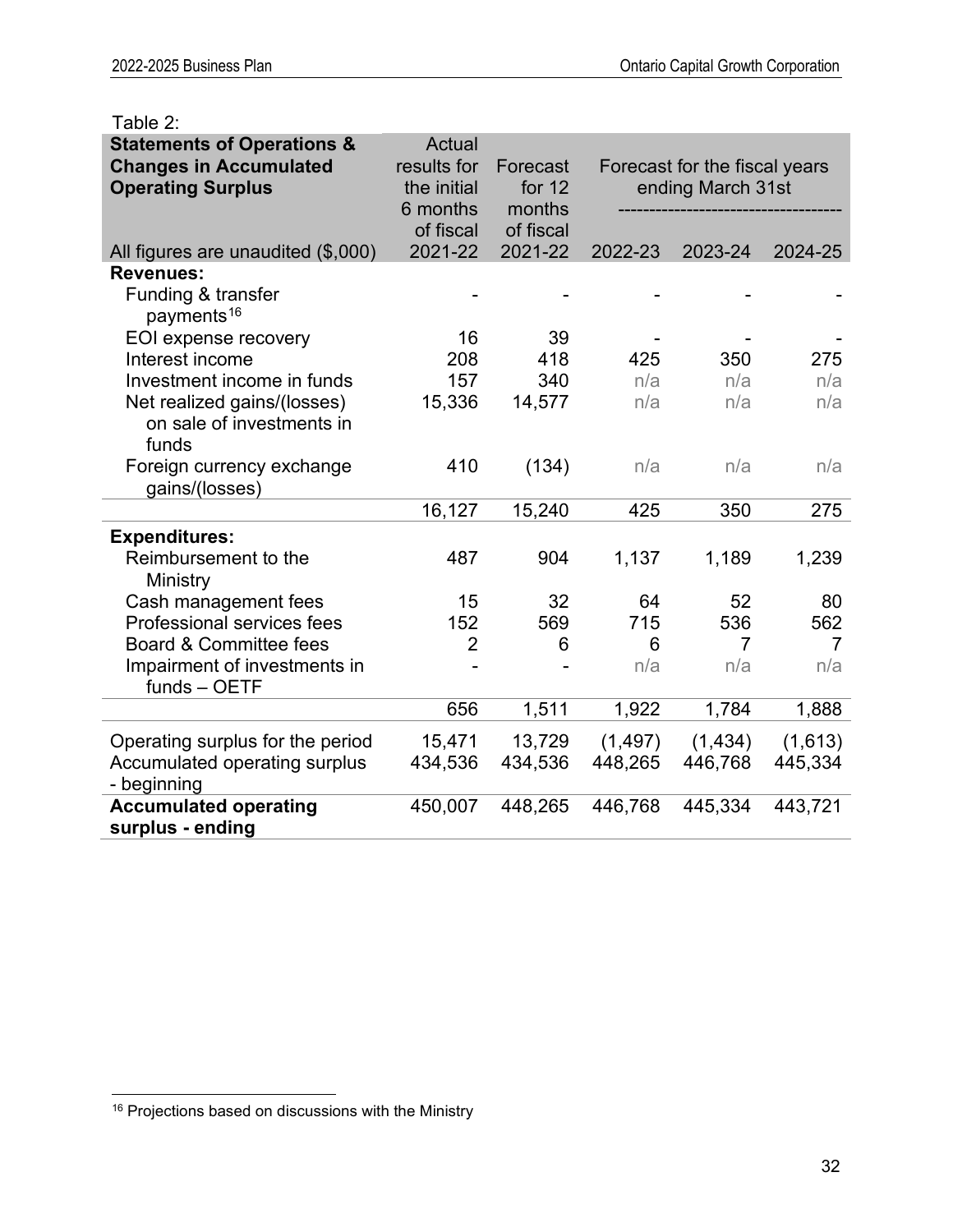| rapie p:                                                                  |                                                  |                              |                                                    |                                     |                        |
|---------------------------------------------------------------------------|--------------------------------------------------|------------------------------|----------------------------------------------------|-------------------------------------|------------------------|
| <b>Statements of Financial</b><br><b>Position</b>                         | Actual<br>results for<br>the initial<br>6 months | Forecast<br>for 12<br>months | Forecast for the fiscal years<br>ending March 31st |                                     |                        |
| All figures are unaudited (\$,000)                                        | of fiscal<br>2021-22                             | of fiscal<br>2021-22         | 2022-23                                            | 2023-24                             | 2024-25                |
| <b>Financial assets:</b>                                                  |                                                  |                              |                                                    |                                     |                        |
| Cash and cash equivalents<br>Marketable securities<br>Accounts receivable | 30,274<br>237,163<br>3                           | 27,920<br>271,345<br>2       | 25,998<br>242,456<br>2                             | 24,214<br>188,907<br>$\overline{2}$ | 22,326<br>142,552<br>2 |
| <b>Ontario Emerging</b>                                                   | 19,327                                           | 19,327                       | 19,327                                             | 19,327                              | 19,327                 |
| <b>Technologies Fund</b>                                                  |                                                  |                              |                                                    |                                     |                        |
| Investments in limited<br>partnerships                                    | 164,358                                          | 130,371                      | 159,685                                            | 213,584                             | 260,214                |
|                                                                           | 451,125                                          | 448,965                      | 447,468                                            | 446,034                             | 444,421                |
| <b>Liabilities:</b>                                                       |                                                  |                              |                                                    |                                     |                        |
| Accounts payable and<br>accrued liabilities                               | 580                                              | 200                          | 200                                                | 200                                 | 200                    |
| Accumulated surplus                                                       | 450,545                                          | 448,765                      | 447,268                                            | 445,834                             | 444,221                |
| <b>Accumulated surplus is</b><br>comprised of:                            |                                                  |                              |                                                    |                                     |                        |
| Accumulated operating<br>surplus                                          | 450,007                                          | 448,265                      | 446,768                                            | 445,334                             | 443,721                |
| Accumulated remeasurement<br>gains/(losses)                               | 538                                              | 500                          | 500                                                | 500                                 | 500                    |
|                                                                           | 450,545                                          | 448,765                      | 447,268                                            | 445,834                             | 444,221                |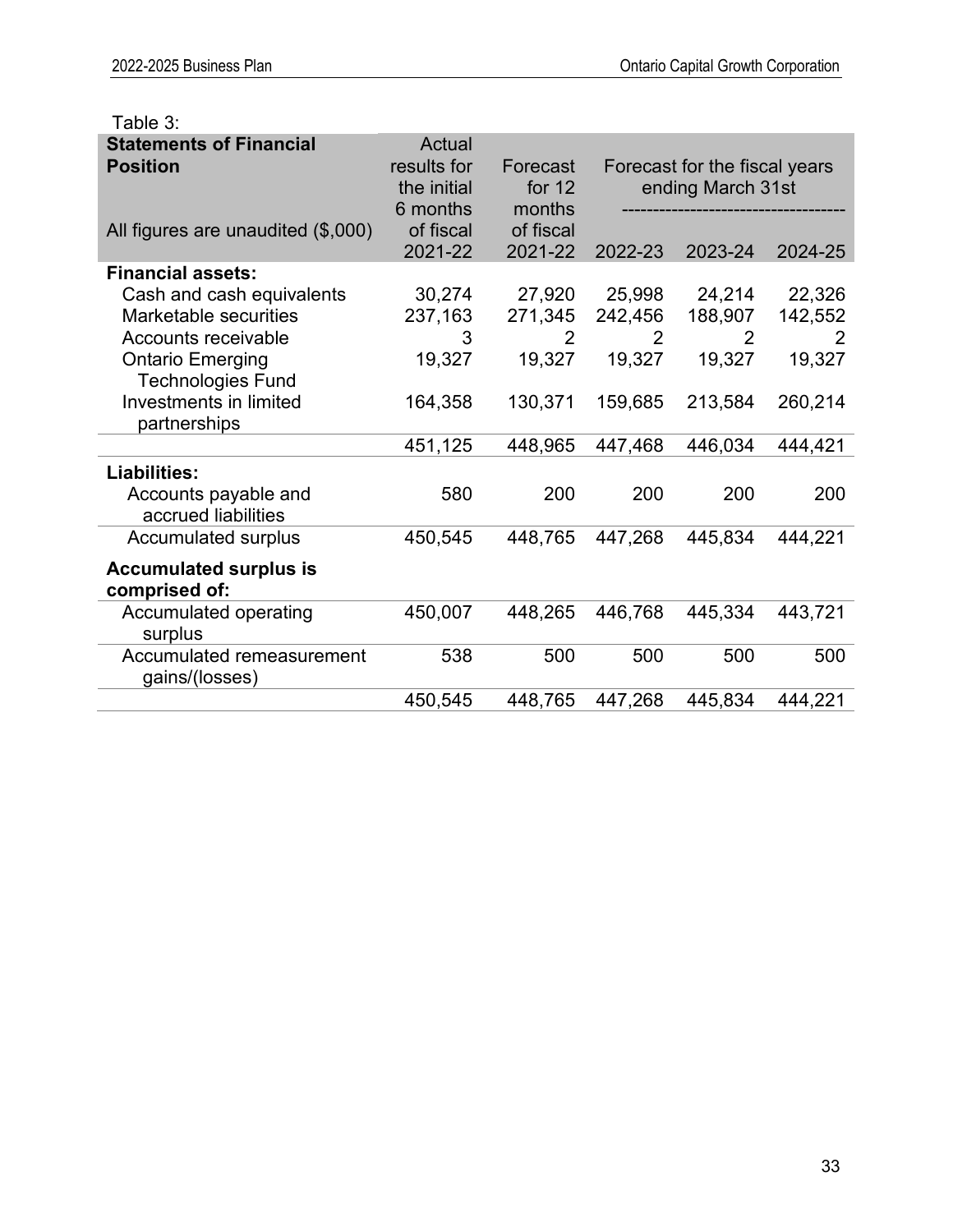## <span id="page-33-0"></span>**Appendix B: Corporate Governance**

## **Minister**

Each year, the Minister of Economic Development, Job Creation and Trade (the "Minister") is required to table OCGC's annual report in the Legislature. In addition, the Minister reviews and approves OCGC's annual business plan. The Minister also maintains communications with OCGC through its Chair, regarding government policies and issues relevant to OCGC.

# **Chair**

The Chair is accountable to the Minister for OCGC's performance in fulfilling its mandate. The Chair is responsible for providing advice and information to the Minister with regard to OCGC's operations and affairs. In addition, the Chair provides leadership to OCGC.

## **Board of Directors**

The OCGC Board of Directors (the "Board") is appointed by the Lieutenant Governor in Council and is accountable to the Minister through the Chair. The Board performs a supervisory role, overseeing the management of OCGC's business and affairs to ensure OCGC's mandate is fulfilled. The Board is comprised of both public servants employed by the Crown and independent directors.

The Board meets at least quarterly and receives regular reports from the President and Chief Executive Officer and OCGC staff concerning OCGC's operations and its compliance with applicable laws and policies. Standards of conduct for OCGC Board members are set out in the Board-approved Code of Conduct.

There are also two committees of the Board to assist it in supervising the management of OCGC:

# **Audit and Risk Committee**

The Audit and Risk Committee reviews and recommends approval by the Board of an annual internal audit plan and receives reports from OCGC's internal auditors and Auditor of Record regarding internal controls and financial reporting. It also reviews financial policies and financial statements and recommends them to the Board. Another function of the Audit and Risk Committee is to review OCGC's major risks and mitigation strategies.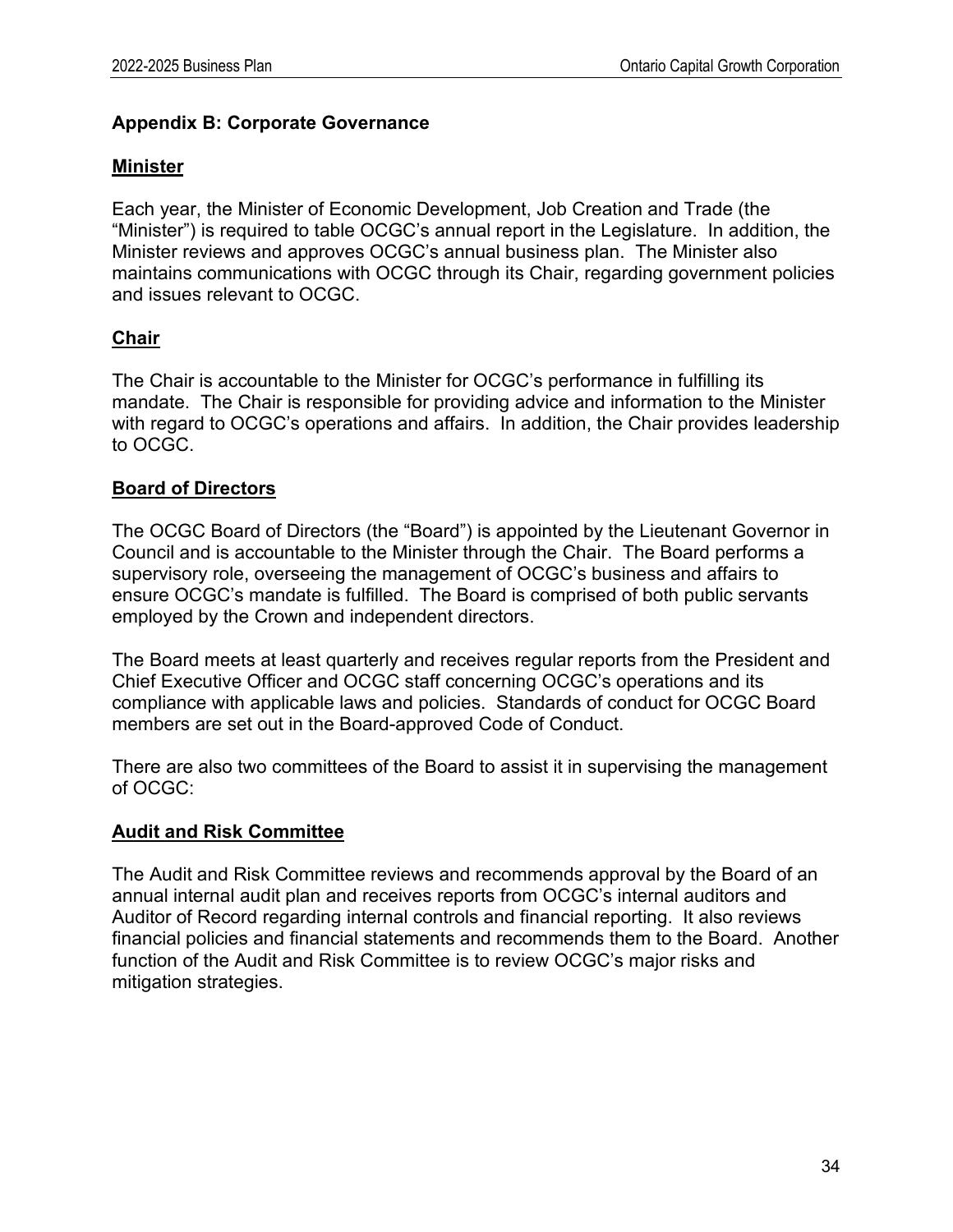#### **Governance and Human Resources Committee**

The Governance and Human Resources Committee assists the Board in (1) matters related to OCGC governance structures and practices and (2) reviewing human resources programs and practices of OCGC related to compensation, performance evaluation, and training.

#### **President and Chief Executive Officer**

Under the *Ontario Capital Growth Corporation Act, 2008* (the "Act"), the President and Chief Executive Officer (the "CEO") is employed under Part III of the *Public Service of Ontario Act, 2006* ("PSOA") and is appointed by the Board. The CEO is accountable to the Board for:

- Managing and administering OCGC;
- Supervising OCGC staff; and
- Carrying out the roles and responsibilities assigned by the Board, the Act and applicable government directives.

The CEO works under the direction of the Chair and the Board to implement policy and operational decisions. The CEO reports OCGC's performance results to the Board, directly or through the Chair.

#### **Employees**

All employees of OCGC are civil servants employed under Part III of the PSOA. OCGC's business operations are carried out by staff under the supervision of the CEO.